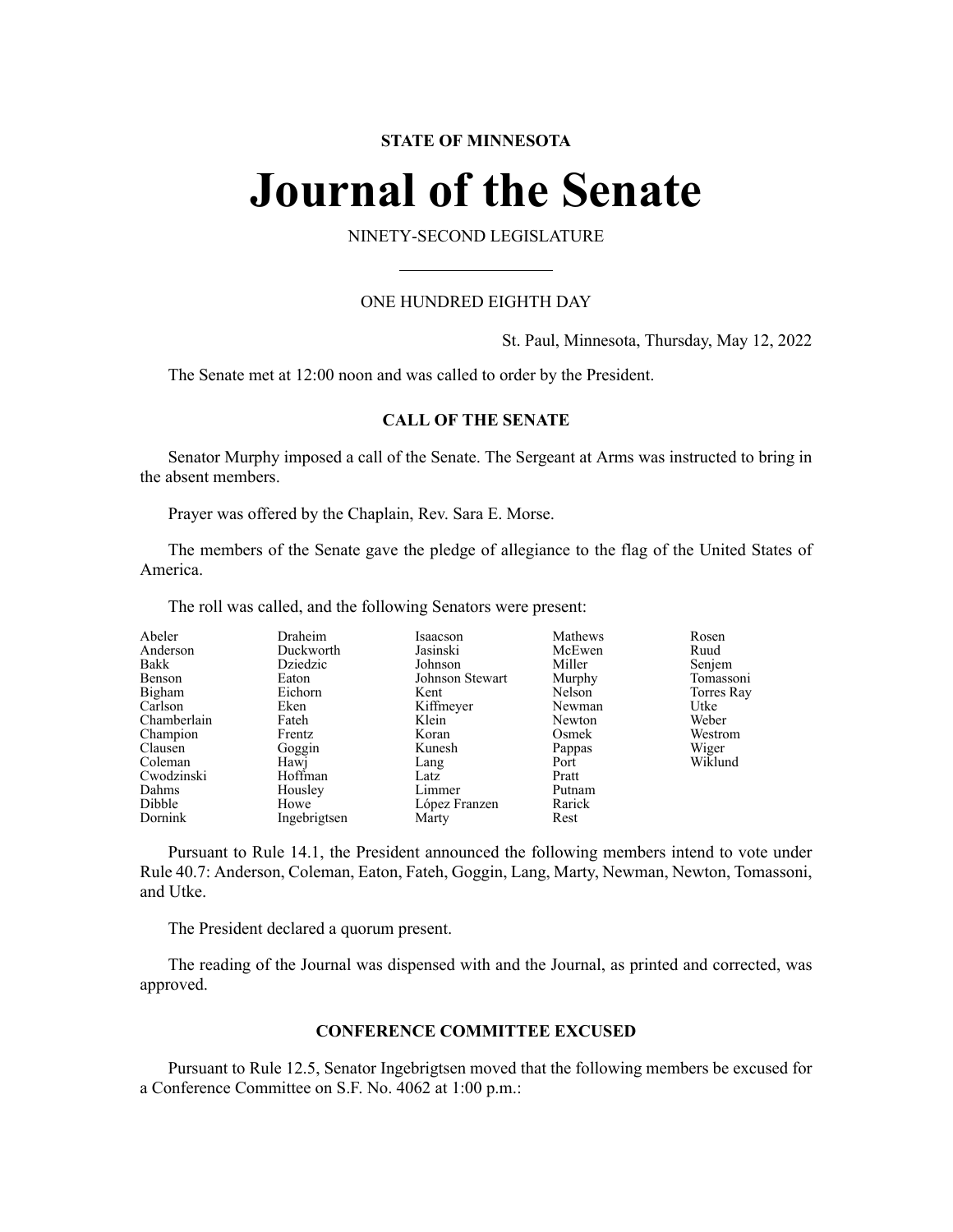Senators Ingebrigtsen, Tomassoni, Eichorn, Weber, and Eken. The motion prevailed.

#### **CONFERENCE COMMITTEE EXCUSED**

Pursuant to Rule 12.5, Senator Abeler moved that the following members be excused for a Conference Committee on S.F. No. 4410 at 1:00 p.m.:

Senators Abeler, Utke, Koran, Benson, and Hoffman. The motion prevailed.

# **CONFERENCE COMMITTEE EXCUSED**

Pursuant to Rule 12.5, Senator Kiffmeyer moved that the following members be excused for a Conference Committee on H.F. No. 4293 at 1:00 p.m.:

Senators Kiffmeyer, Newman, Howe, Jasinski, and Dibble. The motion prevailed.

#### **CONFERENCE COMMITTEE EXCUSED**

Pursuant to Rule 12.5, Senator Westrom moved that the following members be excused for a Conference Committee on H.F. No. 4366 at 1:00 p.m.:

Senators Westrom, Draheim, Dornink, Pratt, and Dziedzic. The motion prevailed.

# **EXECUTIVE AND OFFICIAL COMMUNICATIONS**

The following communication was received.

May 12, 2022

The Honorable Melissa Hortman Speaker of the House of Representatives

The Honorable David J. Osmek President of the Senate

I have the honor to inform you that the following enrolled Act of the 2022 Session of the State Legislature has been received from the Office of the Governor and is deposited in the Office of the Secretary of State for preservation, pursuant to the State Constitution, Article IV, Section 23:

|      |      |                     | Time and         |            |
|------|------|---------------------|------------------|------------|
| S.F. | H.F. | <b>Session Laws</b> | Date Approved    | Date Filed |
| No.  | No.  | Chapter No.         | 2022             | 2022       |
|      | 4406 | 55                  | 9:47 a.m. May 12 | May 12     |
|      |      |                     | Sincerely,       |            |
|      |      |                     | Steve Simon      |            |

Secretary of State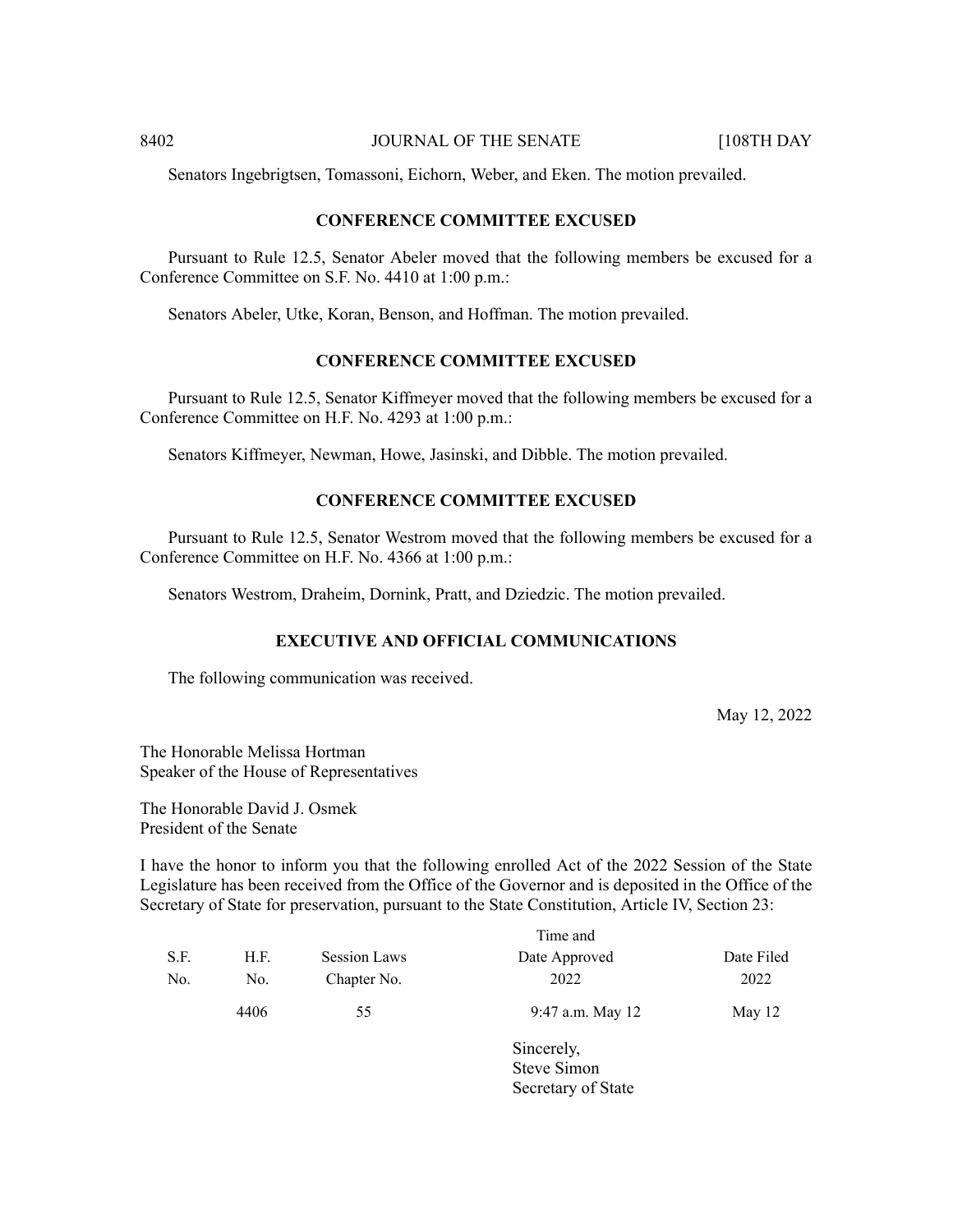108TH DAY] THURSDAY, MAY 12, 2022 8403

# **MESSAGES FROM THE HOUSE**

Mr. President:

I have the honor to announce the passage by the House of the following Senate File, AS AMENDED by the House, in which amendments the concurrence of the Senate is respectfully requested:

**S.F. No. 3008:** A bill for an act relating to liquor; prohibiting exclusive contracts for distillers; amending Minnesota Statutes 2020, section 340A.307, subdivisions 1, 2, 4.

Senate File No. 3008 is herewith returned to the Senate.

Patrick D. Murphy, Chief Clerk, House of Representatives

Returned May 11, 2022

Senator Dahms moved that the Senate do not concur in the amendments by the House to S.F. No. 3008, and that a Conference Committee of 5 members be appointed by the Subcommittee on Conference Committees on the part of the Senate, to act with a like Conference Committee appointed on the part of the House. The motion prevailed.

Mr. President:

I have the honor to announce the passage by the House of the following House File, herewith transmitted: H.F. No. 2725.

Patrick D. Murphy, Chief Clerk, House of Representatives

Transmitted May 11, 2022

### **FIRST READING OF HOUSE BILLS**

The following bill was read the first time.

**H.F. No. 2725:** A bill for an act relating to judiciary; establishing a statutory procedure to assess the competency of a defendant to stand trial; providing for contested hearings; establishing continuing supervision for certain defendants found incompetent to stand trial; establishing requirements to restore certain defendants to competency; providing for administration of medication; establishing forensic navigators; requiring forensic navigators to provide services to certain defendants; establishing dismissal plans for certain defendants found incompetent to stand trial; providing for jail-based competency restoration programs; establishing the State Competency Restoration Board and certification advisory committee; requiring a report; appropriating money; amending Minnesota Statutes 2020, sections 253B.07, subdivision 2a; 480.182; proposing coding for new law in Minnesota Statutes, chapter 611.

Senator Miller, Chair of the Committee on Rules and Administration, moved that H.F. No. 2725 be laid on the table. The motion prevailed.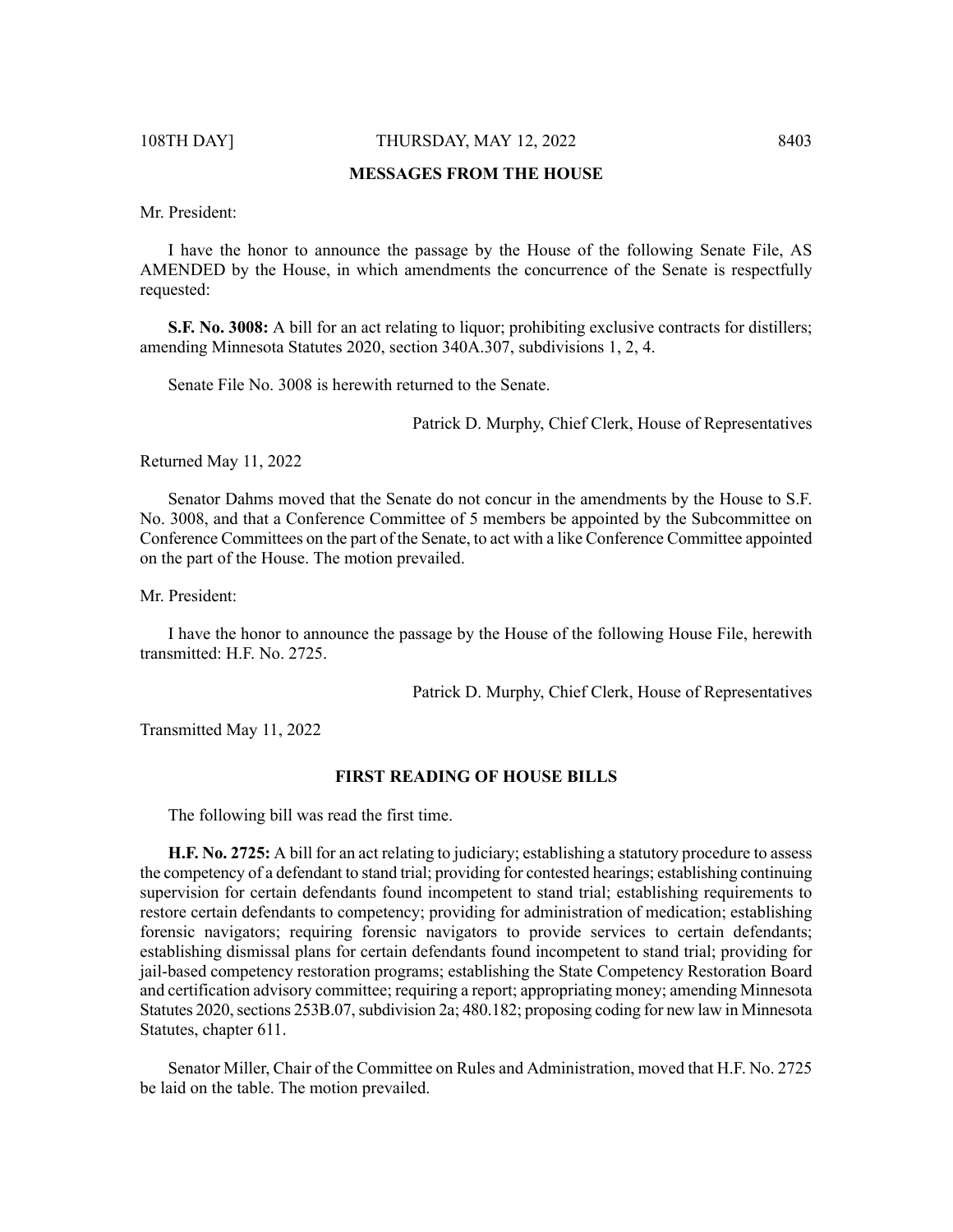#### **INTRODUCTION AND FIRST READING OF SENATE BILLS**

The following bills were read the first time.

#### **Senator Newman introduced--**

**S.F. No. 4592:** A bill for an act relating to civil liability; prohibiting immunity for government employee torts; proposing coding for new law in Minnesota Statutes, chapter 3.

Referred to the Committee on State Government Finance and Policy and Elections.

## **Senator Johnson introduced--**

**S.F. No. 4593:** A bill for an act relating to legislative enactments; correcting miscellaneous oversights, inconsistencies, ambiguities, unintended results, and technical errors; amending Minnesota Statutes 2020, section 179A.20, subdivision 4.

Referred to the Committee on Rules and Administration.

# **MOTIONS AND RESOLUTIONS**

#### **Senator Johnson introduced --**

**Senate Resolution No. 139:** A Senate resolution commending Patrol Inspector Robert H. Lobdell.

Referred to the Committee on Rules and Administration.

#### **Senator Johnson introduced --**

**Senate Resolution No. 140:** A Senate resolution commending Roseau County Deputy Sheriff Richard K. Magnuson.

Referred to the Committee on Rules and Administration.

# **CALL OF THE SENATE**

Senator López Franzen imposed a call of the Senate for the balance of the proceedings of today's session. The Sergeant at Arms was instructed to bring in the absent members.

Senator McEwen moved that S.F. No. 731 be withdrawn from the Committee on Health and Human Services Finance and Policy, given a second reading, and placed on General Orders.

The question was taken on the adoption of the motion.

The roll was called, and there were yeas 31 and nays 34, as follows:

Those who voted in the affirmative were: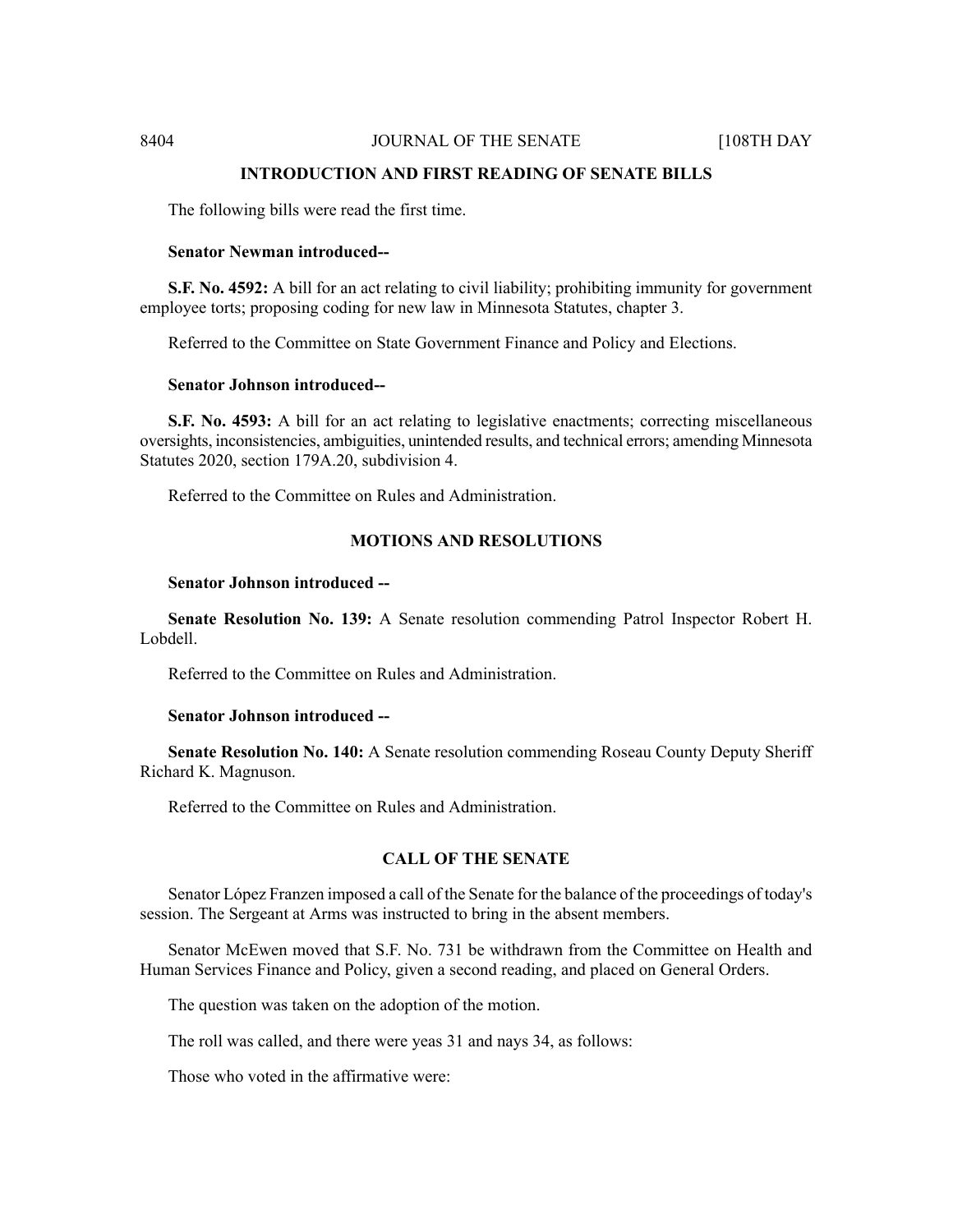# 108TH DAY] THURSDAY, MAY 12, 2022 8405

| Bigham     | Eaton    | Johnson Stewart | McEwen | Torres Ray |
|------------|----------|-----------------|--------|------------|
| Carlson    | Eken     | Kent            | Murphy | Wiger      |
| Champion   | Fateh    | Klein           | Newton | Wiklund    |
| Clausen    | Frentz   | Kunesh          | Pappas |            |
| Cwodzinski | Hawj     | Latz            | Port   |            |
| Dibble     | Hoffman  | López Franzen   | Putnam |            |
| Dziedzic   | Isaacson | Marty           | Rest   |            |

Pursuant to Rule 40, Senator Kunesh cast the affirmative vote on behalf of the following Senators: Eaton, Fateh, and Newton.

Those who voted in the negative were:

| Abeler      | Dornink   | Ingebrigtsen | Mathews | Rosen   |
|-------------|-----------|--------------|---------|---------|
| Anderson    | Draheim   | Jasinski     | Miller  | Ruud    |
| Bakk        | Duckworth | Johnson      | Nelson  | Senjem  |
| Benson      | Eichorn   | Kiffmeyer    | Newman  | Utke    |
| Chamberlain | Goggin    | Koran        | Osmek   | Weber   |
| Coleman     | Housley   | Lang         | Pratt   | Westrom |
| Dahms       | Howe      | Limmer       | Rarick  |         |

Pursuant to Rule 40, Senator Jasinski cast the negative vote on behalf of the following Senators: Anderson, Coleman, Goggin, Lang, and Utke.

The motion did not prevail.

Senator Port moved that S.F. No. 963 be withdrawn from the Committee on Health and Human Services Finance and Policy, given a second reading, and placed on General Orders.

The question was taken on the adoption of the motion.

The roll was called, and there were yeas 31 and nays 34, as follows:

Those who voted in the affirmative were:

| Bigham     | Eaton    | Johnson Stewart | McEwen | Torres Ray |
|------------|----------|-----------------|--------|------------|
| Carlson    | Eken     | Kent            | Murphy | Wiger      |
| Champion   | Fateh    | Klein           | Newton | Wiklund    |
| Clausen    | Frentz   | Kunesh          | Pappas |            |
| Cwodzinski | Hawi     | Latz            | Port   |            |
| Dibble     | Hoffman  | López Franzen   | Putnam |            |
| Dziedzic   | Isaacson | Marty           | Rest   |            |

Pursuant to Rule 40, Senator Kunesh cast the affirmative vote on behalf of the following Senators: Eaton, Fateh, and Newton.

Those who voted in the negative were:

| Abeler      | Dornink   | Ingebrigtsen | <b>Mathews</b> | Rosen   |
|-------------|-----------|--------------|----------------|---------|
| Anderson    | Draheim   | Jasinski     | Miller         | Ruud    |
| Bakk        | Duckworth | Johnson      | Nelson         | Senjem  |
| Benson      | Eichorn   | Kiffmeyer    | Newman         | Utke    |
| Chamberlain | Goggin    | Koran        | Osmek          | Weber   |
| Coleman     | Housley   | Lang         | Pratt          | Westrom |
| Dahms       | Howe      | Limmer       | Rarick         |         |

Pursuant to Rule 40, Senator Jasinski cast the negative vote on behalf of the following Senators: Anderson, Coleman, Goggin, Lang, and Utke.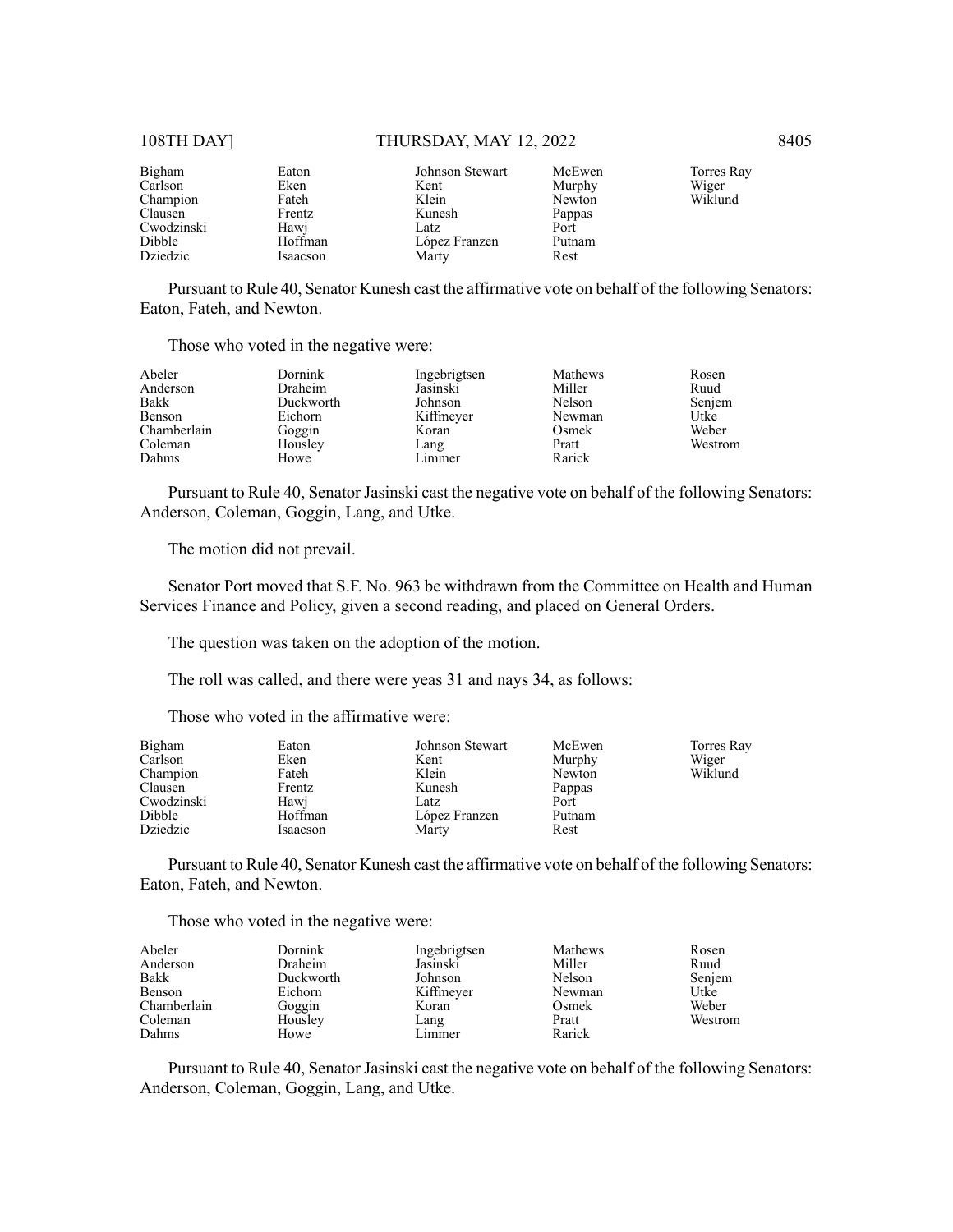The motion did not prevail.

Senator Kent moved that S.F. No. 1205 be withdrawn from the Committee on Labor and Industry Policy, given a second reading, and placed on General Orders.

The question was taken on the adoption of the motion.

The roll was called, and there were yeas 31 and nays 35, as follows:

Those who voted in the affirmative were:

| Bigham     | Eaton    | Johnson Stewart | McEwen | Torres Ray |
|------------|----------|-----------------|--------|------------|
| Carlson    | Eken     | Kent            | Murphy | Wiger      |
| Champion   | Fateh    | Klein           | Newton | Wiklund    |
| Clausen    | Frentz   | Kunesh          | Pappas |            |
| Cwodzinski | Hawj     | Latz            | Port   |            |
| Dibble     | Hoffman  | López Franzen   | Putnam |            |
| Dziedzic   | Isaacson | Marty           | Rest   |            |

Pursuant to Rule 40, Senator Kunesh cast the affirmative vote on behalf of the following Senators: Eaton, Fateh, and Newton.

Those who voted in the negative were:

| Abeler      | Dornink   | Ingebrigtsen | Mathews | Rosen     |
|-------------|-----------|--------------|---------|-----------|
| Anderson    | Draheim   | Jasinski     | Miller  | Ruud      |
| Bakk        | Duckworth | Johnson      | Nelson  | Senjem    |
| Benson      | Eichorn   | Kiffmeyer    | Newman  | Tomassoni |
| Chamberlain | Goggin    | Koran        | Osmek   | Utke      |
| Coleman     | Housley   | Lang         | Pratt   | Weber     |
| Dahms       | Howe      | Limmer       | Rarick  | Westrom   |

Pursuant to Rule 40, Senator Jasinski cast the negative vote on behalf of the following Senators: Anderson, Coleman, Goggin, Lang, Tomassoni, and Utke.

The motion did not prevail.

Senator Champion moved that S.F. No. 3959 be withdrawn from the Committee on Health and Human Services Finance and Policy, given a second reading, and placed on General Orders.

The question was taken on the adoption of the motion.

The roll was called, and there were yeas 33 and nays 33, as follows:

Those who voted in the affirmative were:

| Abeler     | Dziedzic | Isaacson        | López Franzen | Putnam     |
|------------|----------|-----------------|---------------|------------|
| Bigham     | Eaton    | Johnson Stewart | Marty         | Rest       |
| Carlson    | Eken     | Kent            | McEwen        | Torres Ray |
| Champion   | Fateh    | Klein           | Murphy        | Wiger      |
| Clausen    | Frentz   | Kunesh          | Newton        | Wiklund    |
| Cwodzinski | Hawj     | Latz            | Pappas        |            |
| Dibble     | Hoffman  | Limmer          | Port          |            |

Pursuant to Rule 40, Senator Kunesh cast the affirmative vote on behalf of the following Senators: Eaton, Fateh, and Newton.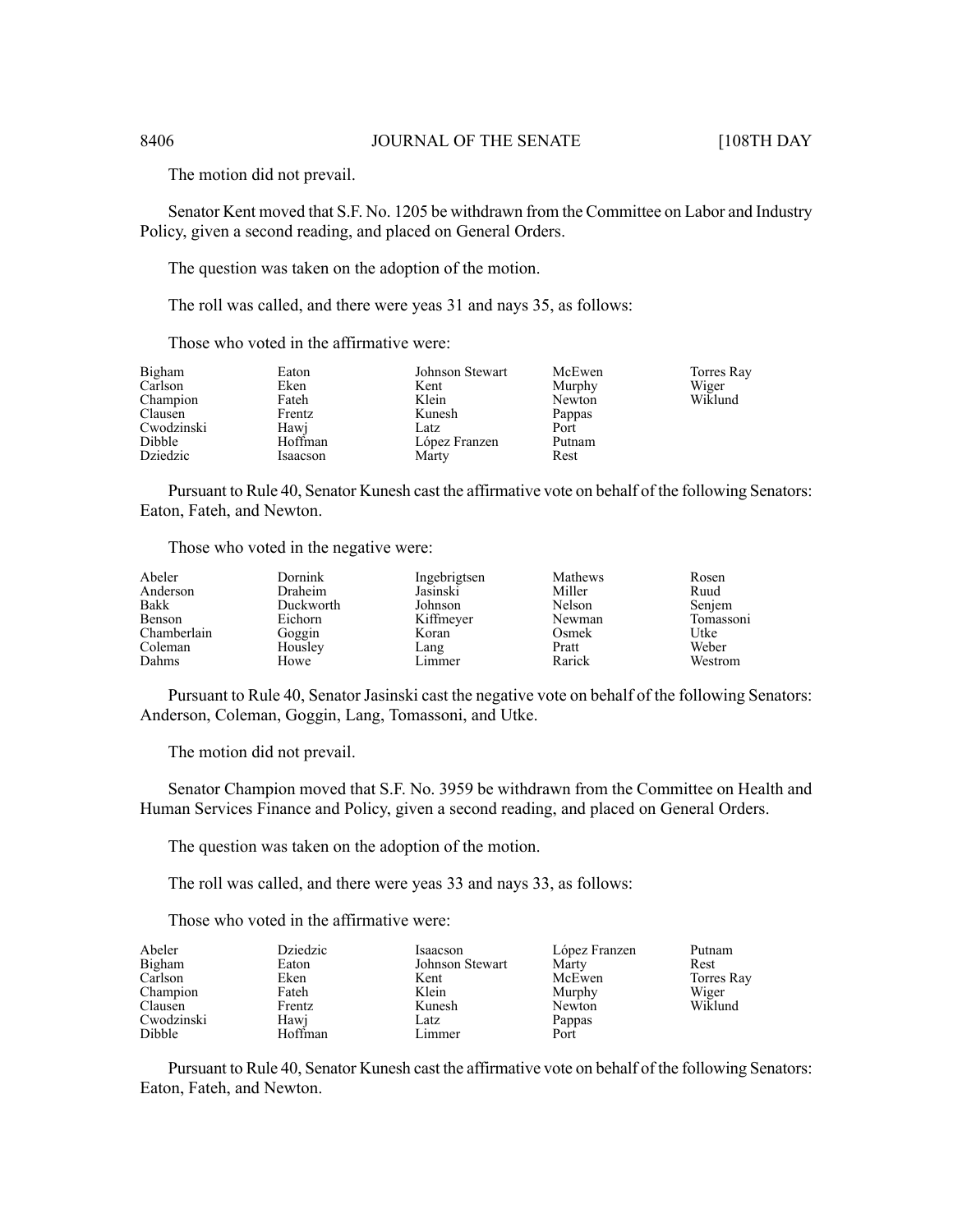| Anderson    | Draheim      | Jasinski  | Nelson | Senjem    |
|-------------|--------------|-----------|--------|-----------|
| Bakk        | Duckworth    | Johnson   | Newman | Tomassoni |
| Benson      | Eichorn      | Kiffmeyer | Osmek  | Utke      |
| Chamberlain | Goggin       | Koran     | Pratt  | Weber     |
| Coleman     | Housley      | Lang      | Rarick | Westrom   |
| Dahms       | Howe         | Mathews   | Rosen  |           |
| Dornink     | Ingebrigtsen | Miller    | Ruud   |           |

Those who voted in the negative were:

Pursuant to Rule 40, Senator Eichorn cast the negative vote on behalf of the following Senators: Anderson, Coleman, Goggin, Howe, Ingebrigtsen, Kiffmeyer, Lang, Newman, Pratt, Tomassoni, Utke, and Westrom.

The motion did not prevail.

Senator Torres Ray moved that S.F. No. 3026 be withdrawn from the Committee on Health and Human Services Finance and Policy, given a second reading, and placed on General Orders.

The question was taken on the adoption of the motion.

The roll was called, and there were yeas 33 and nays 33, as follows:

Those who voted in the affirmative were:

| Abeler                                      | Dziedzic                           | Isaacson                          | López Franzen                      | Putnam           |
|---------------------------------------------|------------------------------------|-----------------------------------|------------------------------------|------------------|
| Bigham                                      | Eaton                              | Johnson Stewart                   | Marty                              | Rest             |
| Carlson                                     | Eken                               | Kent                              | McEwen                             | Torres Ray       |
| Champion<br>Clausen<br>Cwodzinski<br>Dibble | Fateh<br>Frentz<br>Hawi<br>Hoffman | Klein<br>Kunesh<br>Latz<br>Limmer | Murphy<br>Newton<br>Pappas<br>Port | Wiger<br>Wiklund |

Pursuant to Rule 40, Senator Kunesh cast the affirmative vote on behalf of the following Senators: Dziedzic, Eaton, Fateh, and Newton.

Those who voted in the negative were:

| Anderson<br>Bakk<br>Benson<br>Chamberlain<br>Coleman<br>Dahms | Draheim<br>Duckworth<br>Eichorn<br>Goggin<br>Housley<br>Howe | Jasinski<br>Johnson<br>Kiffmeyer<br>Koran<br>Lang<br>Mathews | Nelson<br>Newman<br>Osmek<br>Pratt<br>Rarick<br>Rosen | Senjem<br>Tomassoni<br>Utke<br>Weber<br>Westrom |
|---------------------------------------------------------------|--------------------------------------------------------------|--------------------------------------------------------------|-------------------------------------------------------|-------------------------------------------------|
| Dornink                                                       | Ingebrigtsen                                                 | Miller                                                       | Ruud                                                  |                                                 |

Pursuant to Rule 40, Senator Eichorn cast the negative vote on behalf of the following Senators: Anderson, Coleman, Dornink, Goggin, Howe, Ingebrigtsen, Jasinski, Kiffmeyer, Lang, Nelson, Newman, Pratt, Tomassoni, Utke, and Westrom.

The motion did not prevail.

Senator Murphy moved that S.F. No. 1884 be withdrawn from the Committee on Health and Human Services Finance and Policy, given a second reading, and placed on General Orders.

The question was taken on the adoption of the motion.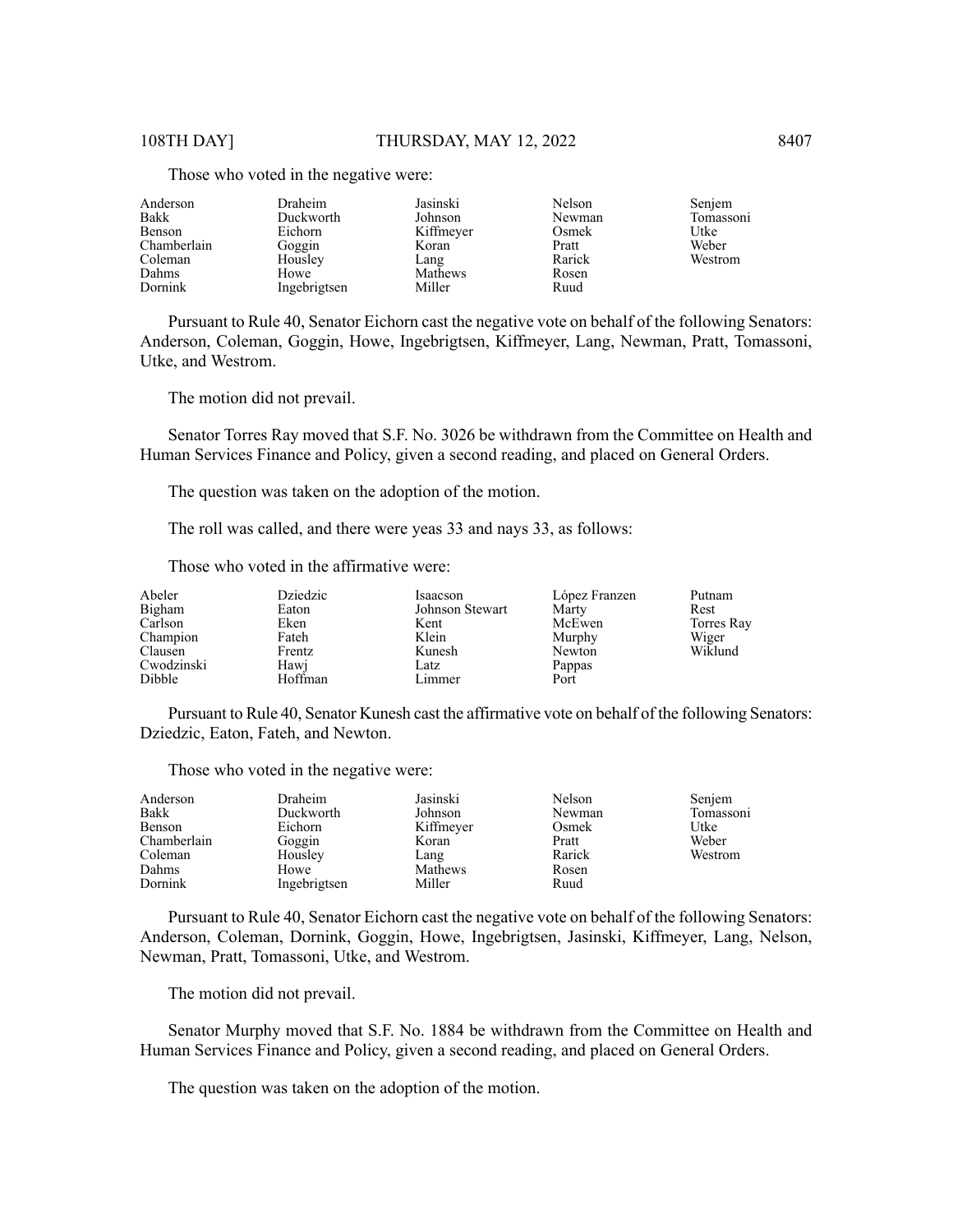The roll was called, and there were yeas 33 and nays 33, as follows:

Abeler Bigham Carlson Champion Clausen Cwodzinski Dibble Dziedzic Eaton Eken Fateh Frentz Hawj Hoffman Isaacson Johnson Stewart Kent Klein Kunesh Latz Limmer López Franzen Marty McEwen Murphy Newton Pappas Port Putnam Rest Torres Ray Wiger Wiklund

Pursuant to Rule 40, Senator Kunesh cast the affirmative vote on behalf of the following Senators: Eaton, Eken, Fateh, and Newton.

Those who voted in the negative were:

Those who voted in the affirmative were:

| Anderson    | Draheim      | Jasinski  | Nelson | Senjem    |
|-------------|--------------|-----------|--------|-----------|
| Bakk        | Duckworth    | Johnson   | Newman | Tomassoni |
| Benson      | Eichorn      | Kiffmeyer | Osmek  | Utke      |
| Chamberlain | Goggin       | Koran     | Pratt  | Weber     |
| Coleman     | Housley      | Lang      | Rarick | Westrom   |
| Dahms       | Howe         | Mathews   | Rosen  |           |
| Dornink     | Ingebrigtsen | Miller    | Ruud   |           |

Pursuant to Rule 40, Senator Eichorn cast the negative vote on behalf of the following Senators: Anderson, Coleman, Dornink, Goggin, Ingebrigtsen, Jasinski, Kiffmeyer, Lang, Nelson, Newman, Pratt, Tomassoni, Utke, and Westrom.

The motion did not prevail.

Senator Dziedzic moved that S.F. No. 3780 be withdrawn from the Committee on Civil Law and Data Practices Policy, given a second reading, and placed on General Orders.

The question was taken on the adoption of the motion.

The roll was called, and there were yeas 32 and nays 32, as follows:

Those who voted in the affirmative were:

| Abeler<br>Bigham<br>Carlson<br>Champion<br>Clausen | Dziedzic<br>Eaton<br>Eken<br>Fateh<br>Frentz | Isaacson<br>Johnson Stewart<br>Kent<br>Klein<br>Kunesh | López Franzen<br>Marty<br>McEwen<br>Murphy<br>Newton | Putnam<br>Rest<br>Wiger<br>Wiklund |
|----------------------------------------------------|----------------------------------------------|--------------------------------------------------------|------------------------------------------------------|------------------------------------|
| Cwodzinski                                         | Hawj                                         | Latz                                                   | Pappas                                               |                                    |
| Dibble                                             | Hoffman                                      | Limmer                                                 | Port                                                 |                                    |

Pursuant to Rule 40, Senator Kunesh cast the affirmative vote on behalf of the following Senators: Eaton, Eken, Fateh, and Newton.

Those who voted in the negative were:

| Anderson    | Dornink   | Howe         | Lang    | Rarick    |
|-------------|-----------|--------------|---------|-----------|
| Bakk        | Draheim   | Ingebrigtsen | Mathews | Rosen     |
| Benson      | Duckworth | Jasinski     | Miller  | Ruud      |
| Chamberlain | Eichorn   | Johnson      | Nelson  | Senjem    |
| Coleman     | Goggin    | Kiffmeyer    | Newman  | Tomassoni |
| Dahms       | Housley   | Koran        | Osmek   | Utke      |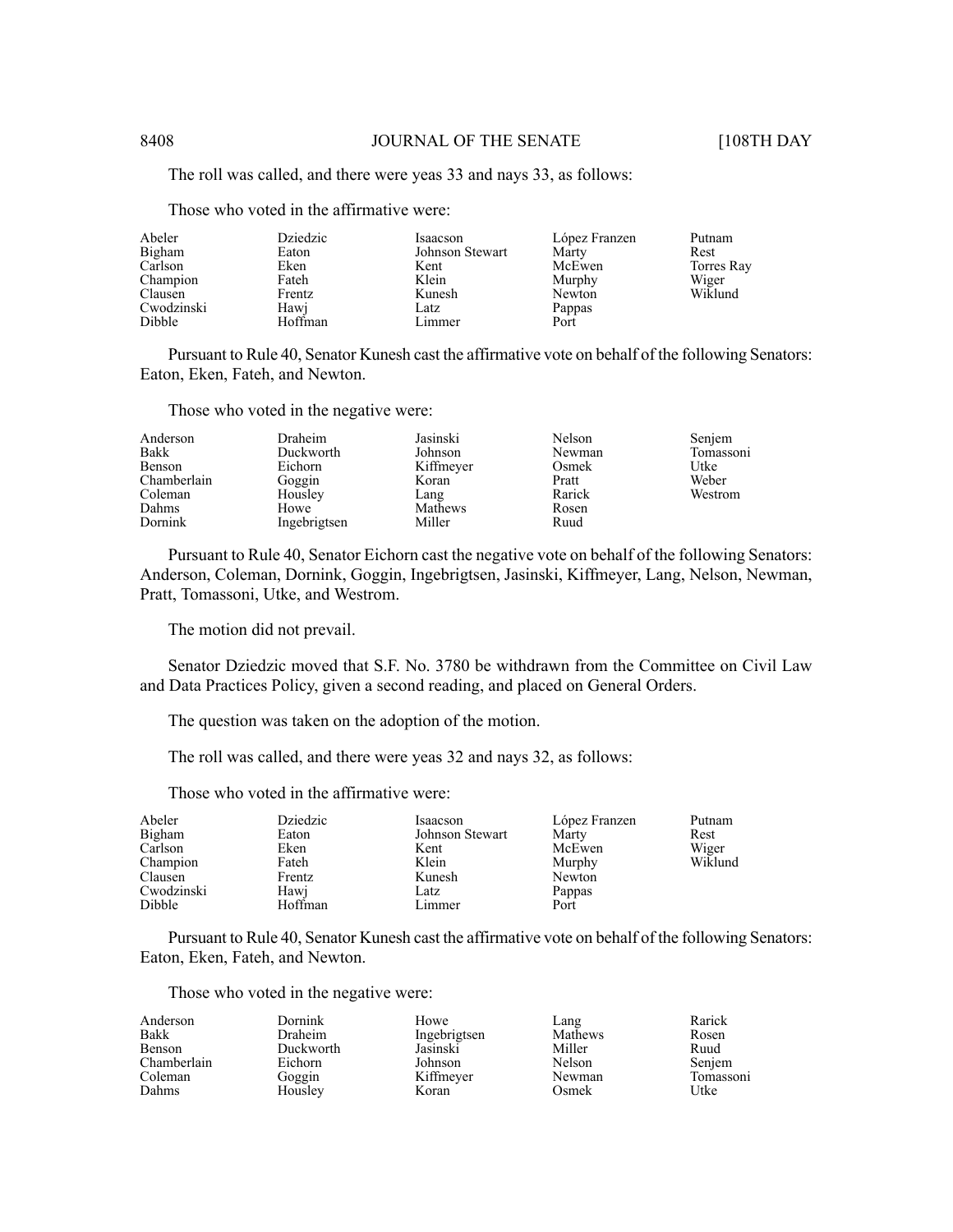Weber Westrom

Pursuant to Rule 40, Senator Eichorn cast the negative vote on behalf of the following Senators: Anderson, Coleman, Dornink, Goggin, Ingebrigtsen, Jasinski, Kiffmeyer, Lang, Nelson, Newman, Tomassoni, Utke, and Westrom.

The motion did not prevail.

Senator Marty moved that S.F. No. 644 be withdrawn from the Committee on Health and Human Services Finance and Policy, given a second reading, and placed on General Orders.

The question was taken on the adoption of the motion.

The roll was called, and there were yeas 30 and nays 35, as follows:

Those who voted in the affirmative were:

| Bigham     | Dziedzic | Hoffman         | Latz          | Port       |
|------------|----------|-----------------|---------------|------------|
| Carlson    | Eaton    | Isaacson        | López Franzen | Putnam     |
| Champion   | Eken     | Johnson Stewart | Marty         | Rest       |
| Clausen    | Fateh    | Kent            | McEwen        | Torres Ray |
| Cwodzinski | Frentz   | Klein           | Murphy        | Wiger      |
| Dibble     | Hawi     | Kunesh          | Pappas        | Wiklund    |

Pursuant to Rule 40, Senator Kunesh cast the affirmative vote on behalf of the following Senators: Dziedzic, Eaton, Eken, and Fateh.

Those who voted in the negative were:

| Abeler      | <b>Dornink</b> | Ingebrigtsen | <b>Mathews</b> | Rosen     |
|-------------|----------------|--------------|----------------|-----------|
| Anderson    | Draheim        | Jasinski     | Miller         | Ruud      |
| Bakk        | Duckworth      | Johnson      | Nelson         | Senjem    |
| Benson      | Eichorn        | Kiffmeyer    | Newman         | Tomassoni |
| Chamberlain | Goggin         | Koran        | Osmek          | Utke      |
| Coleman     | Housley        | Lang         | Pratt          | Weber     |
| Dahms       | Howe           | Limmer       | Rarick         | Westrom   |

Pursuant to Rule 40, Senator Eichorn cast the negative vote on behalf of the following Senators: Anderson, Coleman, Dornink, Duckworth, Goggin, Housley, Ingebrigtsen, Johnson, Kiffmeyer, Lang, Miller, Nelson, Newman, Pratt, Rosen, Tomassoni, Utke, Weber, and Westrom.

The motion did not prevail.

Senator Wiklund moved that S.F. No. 3766 be withdrawn from the Committee on Health and Human Services Finance and Policy, given a second reading, and placed on General Orders.

The question was taken on the adoption of the motion.

The roll was called, and there were yeas 31 and nays 35, as follows:

Those who voted in the affirmative were:

| Bigham     | <b>Dibble</b> | Frentz          | Kent          | Marty  |
|------------|---------------|-----------------|---------------|--------|
| Carlson    | Dziedzic      | Hawi            | Klein         | McEwen |
| Champion   | Eaton         | Hoffman         | Kunesh        | Murphy |
| Clausen    | Eken          | Isaacson        | Latz          | Newton |
| Cwodzinski | Fateh         | Johnson Stewart | López Franzen | Pappas |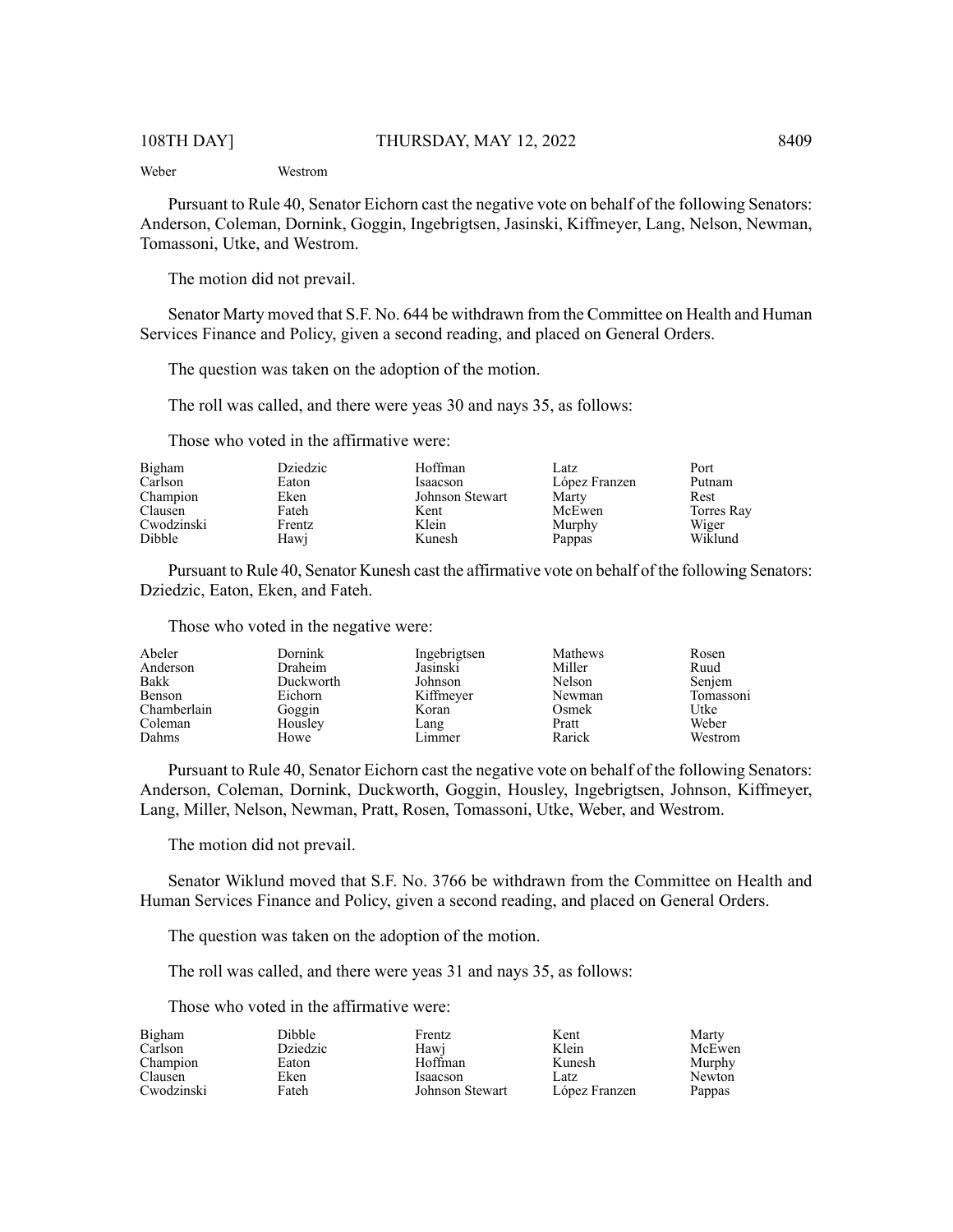Port Putnam Rest Torres Ray Wiger Wiklund

Pursuant to Rule 40, Senator Kunesh cast the affirmative vote on behalf of the following Senators: Dziedzic, Eaton, Eken, Fateh, Frentz, Hoffman, and Newton.

Those who voted in the negative were:

| Abeler      | Dornink   | Ingebrigtsen | Mathews | Rosen     |
|-------------|-----------|--------------|---------|-----------|
| Anderson    | Draheim   | Jasinski     | Miller  | Ruud      |
| Bakk        | Duckworth | Johnson      | Nelson  | Senjem    |
| Benson      | Eichorn   | Kiffmeyer    | Newman  | Tomassoni |
| Chamberlain | Goggin    | Koran        | Osmek   | Utke      |
| Coleman     | Housley   | Lang         | Pratt   | Weber     |
| Dahms       | Howe      | Limmer       | Rarick  | Westrom   |

Pursuant to Rule 40, Senator Eichorn cast the negative vote on behalf of the following Senators: Abeler, Anderson, Coleman, Dornink, Duckworth, Goggin, Housley, Howe, Ingebrigtsen, Jasinski, Johnson, Kiffmeyer, Lang, Miller, Nelson, Newman, Pratt, Rarick, Rosen, Senjem, Tomassoni, Utke, Weber, and Westrom.

The motion did not prevail.

# **RECESS**

Senator Miller moved that the Senate do now recess subject to the call of the President. The motion prevailed.

After a brief recess, the President called the Senate to order.

#### **APPOINTMENTS**

Senator Miller from the Subcommittee on Conference Committees recommends that the following Senators be and they hereby are appointed as a Conference Committee on:

S.F. No. 3008: Senators Dahms, Housley, Jasinski, Utke, and Kent.

Senator Miller moved that the foregoing appointments be approved. The motion prevailed.

#### **CONFERENCE COMMITTEE EXCUSED**

Pursuant to Rule 12.5, Senator Pratt moved that the following members be excused for a Conference Committee on S.F. No. 4091 at 2:00 p.m.:

Senators Pratt, Rarick, Dahms, Senjem, and Frentz. The motion prevailed.

# **SPECIAL ORDERS**

Pursuant to Rule 26, Senator Miller, Chair of the Committee on Rules and Administration, designated the following bills a Special Orders Calendar to be heard immediately:

H.F. No. 3989, S.F. Nos. 3257, 3288, H.F. Nos. 2353, 2945, and 3834.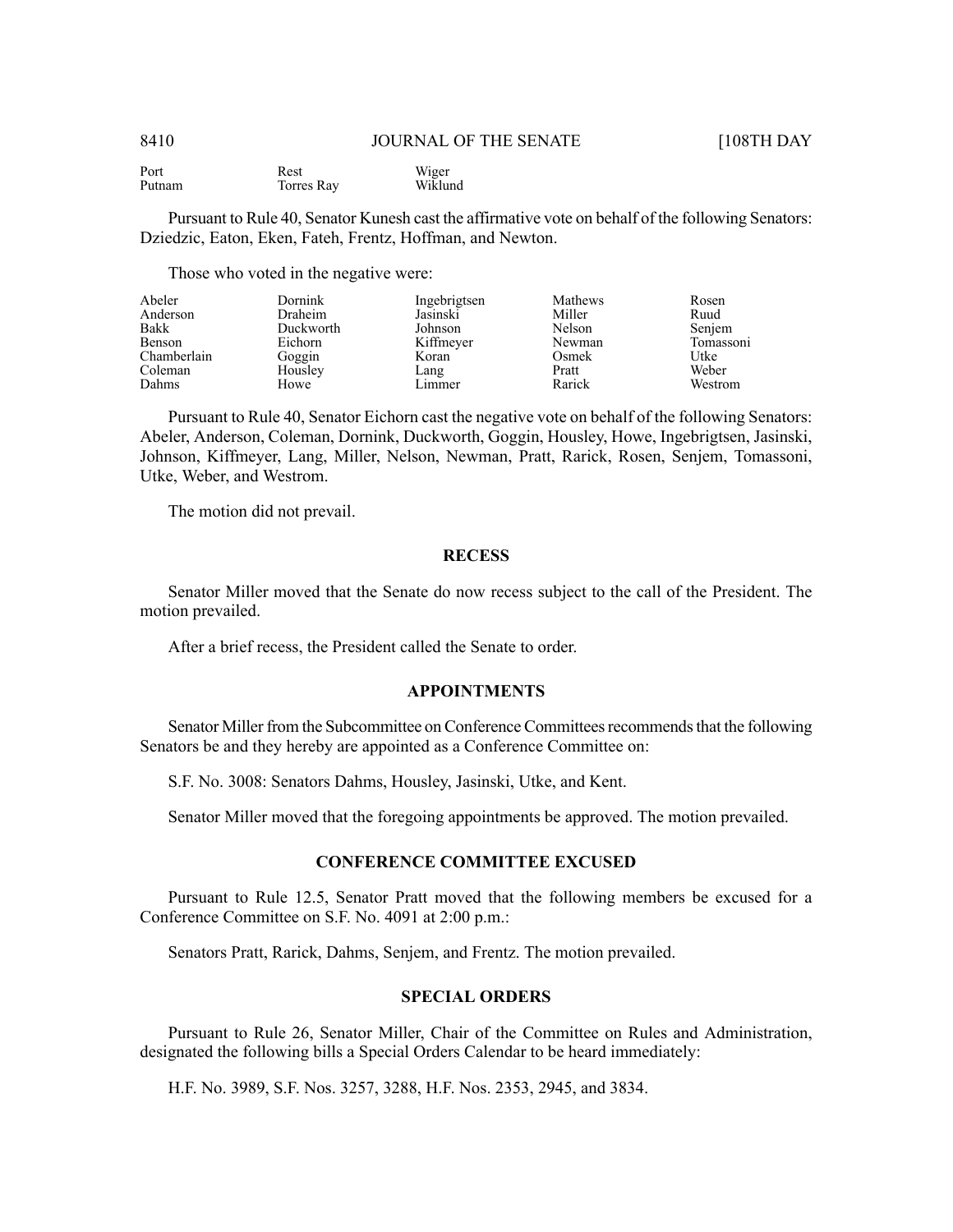#### **SPECIAL ORDER**

**H.F. No. 3989:** A bill for an act relating to health; adding physician assistants to certain statutes; modifying references to advanced practice registered nurses; amending Minnesota Statutes 2020, sections 13.83, subdivision 2;  $62A.15$ , subdivision 4, by adding a subdivision;  $62A.3091$ , subdivision 2; 62D.09, subdivision 1; 62E.06, subdivision 1; 62J.17, subdivision 4a; 62J.48; 62J.823, subdivision 3; 62Q.184, subdivision 1; 62Q.57, subdivision 1; 62Q.73, subdivision 7; 62Q.733, subdivision 3; 62Q.74, subdivision 1; 62S.02, subdivision 5; 62S.08, subdivision 3; 62S.20, subdivision 5b; 62S.21, subdivision 2; 62S.268, subdivision 1; 97B.055, subdivision 3; 97B.106, subdivision 1; 97B.1115; 125A.02, subdivision 1; 144.3345, subdivision 1; 144.3352; 144.34; 144.441, subdivisions 4, 5; 144.442, subdivision 1; 144.4803, subdivisions 1, 4, 10, by adding a subdivision; 144.4806; 144.4807, subdivisions 1, 2, 4, 7; 144.50, subdivision 2; 144.55, subdivisions 2, 6; 144.6501, subdivision 7; 144.651, subdivisions 7, 8, 9, 10, 12, 14, 31, 33; 144.652, subdivision 2; 144.69; 144.7402, subdivision 2; 144.7406, subdivision 2; 144.7407, subdivision 2; 144.7414, subdivision 2; 144.7415, subdivision 2; 144.9502, subdivision 4; 144.966, subdivisions 3, 6; 144A.135; 144A.161, subdivisions 5, 5a, 5e, 5g; 144A.471, subdivision 7; 144A.4791, subdivision 13; 144A.75, subdivisions 3, 6; 144A.752, subdivision 1; 144G.08, by adding a subdivision; 144G.70, subdivision 7; 145.853, subdivision 5; 145.892, subdivision 3; 145.94, subdivision 2; 145B.13; 145C.02; 145C.05, subdivision 2; 145C.06; 145C.07, subdivision 1; 145C.16; 147A.27, subdivision 1; 148.6438, subdivision 1; 151.01, subdivision 27; 151.19, subdivision 4; 151.21, subdivision 4a; 151.37, subdivision 12; 152.22, subdivision 4; 152.32, subdivision 3; 176.011, subdivision 12a; 245.50, subdivision 5; 245A.143, subdivisions 2, 7, 8; 245A.1435; 245C.02, subdivision 18; 245C.04, subdivision 1; 245D.02, subdivision 11; 245D.22, subdivision 7; 245D.25, subdivision 2; 245F.02, subdivision 13; 245F.09, subdivision 2; 245G.08, subdivisions 2, 3, 5; 245G.21, subdivisions 2, 3; 245H.11; 246.711, subdivision 2; 246.715, subdivision 2; 246.716, subdivision 2; 246.721; 246.722; 251.043, subdivision 1; 253B.02, subdivision 9; 253B.03, subdivisions 4, 6d; 253B.06, subdivision 2; 253B.23, subdivision 4; 254A.08, subdivision 2; 256.9685, subdivisions 1a, 1b, 1c; 256.975, subdivisions 7a, 7b, 11; 256B.055, subdivision 12; 256B.0575, subdivision 1; 256B.0595, subdivision 3; 256B.0622, subdivision 2b; 256B.0625, subdivisions 2, 12, 26, 60a; 256B.0659, subdivisions 2, 4, 8, 27; 256B.0913, subdivision 8; 256B.0949, subdivision 5; 256B.73, subdivision 5; 256R.44; 256R.54, subdivisions 1, 2; 257.63, subdivision 3; 257B.01, subdivisions 3, 9, 10; 257B.06, subdivision 7; 259.24, subdivision 2; 260C.007, subdivision 6; 383A.13, subdivisions 3, 6; 609.341, subdivision 17; Minnesota Statutes 2021 Supplement, sections 62J.23, subdivision 2; 144G.08, subdivision 9; 147.091, subdivision 1; 151.37, subdivision 2; 252A.02, subdivision 12; 252A.04, subdivision 2; 252A.20,subdivision 1; 256B.0625,subdivisions 17, 28a, 49; 256B.0659,subdivision 11; 256B.0947, subdivision 3a; 256B.0949, subdivisions 4, 5a; 256P.01, subdivision 6a; repealing Minnesota Statutes 2020, sections 147A.01, subdivision 23; 151.37, subdivision 2a.

H.F. No. 3989 was read the third time and placed on its final passage.

The question was taken on the passage of the bill.

The roll was called, and there were yeas 63 and nays 0, as follows:

Clausen Coleman Cwodzinski Dahms

Those who voted in the affirmative were:

| Abeler        |  |
|---------------|--|
| Anderson      |  |
| <b>Bakk</b>   |  |
| <b>Benson</b> |  |

Bigham Carlson Chamberlain Champion

Dibble Dornink Draheim Duckworth Dziedzic Eaton Eichorn Eken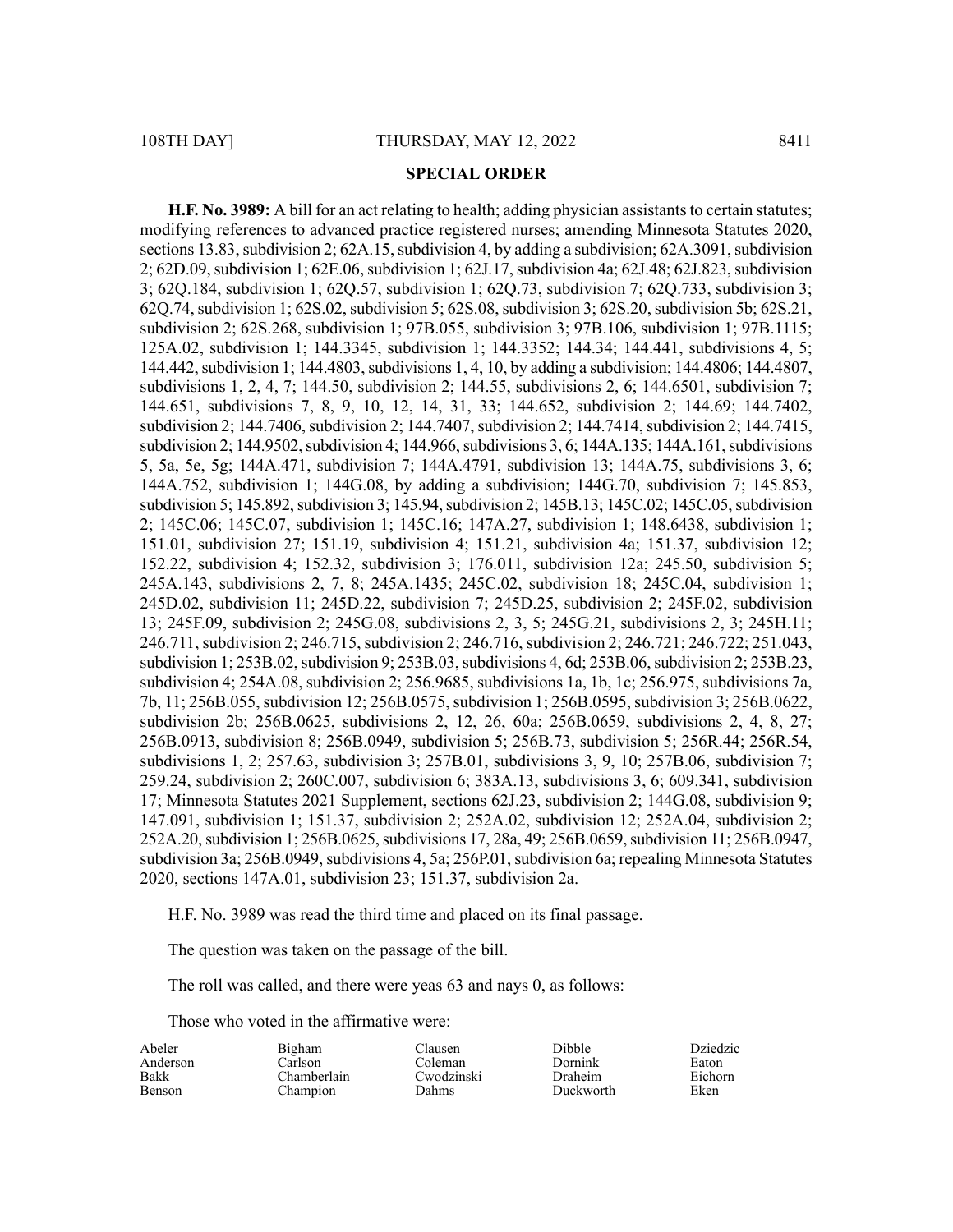#### Fateh Goggin Hawj Hoffman Housley Howe Ingebrigtsen Isaacson Jasinski Johnson Johnson Stewart Kent Klein Koran Kunesh Lang Latz Limmer López Franzen **Marty** Mathews McEwen Miller Murphy Nelson<sup>1</sup> Newman Newton Osmek Pappas Port Putnam Rarick Rest Rosen Ruud Senjem Tomassoni Torres Ray Utke Weber Westrom Wiger Wiklund

Pursuant to Rule 40, Senator Eichorn cast the affirmative vote on behalf of the following Senators: Abeler, Anderson, Benson, Chamberlain, Coleman, Dornink, Duckworth, Goggin, Housley, Howe, Ingebrigtsen, Jasinski, Johnson, Lang, Miller, Newman, Rarick, Rosen, Senjem, Tomassoni, Utke, Weber, and Westrom.

Pursuant to Rule 40, Senator Kunesh cast the affirmative vote on behalf of the following Senators: Dziedzic, Eaton, Eken, Fateh, Hoffman, McEwen, and Newton.

So the bill passed and its title was agreed to.

### **SPECIAL ORDER**

**S.F. No. 3257:** A bill for an act relating to health; adding a project to the hospital construction moratorium exception; amending Minnesota Statutes 2021 Supplement, section 144.551, subdivision 1.

S.F. No. 3257 was read the third time and placed on its final passage.

The question was taken on the passage of the bill.

The roll was called, and there were yeas 65 and nays 0, as follows:

Those who voted in the affirmative were:

| Abeler      | Dornink   | Ingebrigtsen    | López Franzen | Putnam     |
|-------------|-----------|-----------------|---------------|------------|
| Anderson    | Draheim   | Isaacson        | Marty         | Rarick     |
| Bakk        | Duckworth | Jasinski        | Mathews       | Rest       |
| Benson      | Dziedzic  | Johnson         | McEwen        | Rosen      |
| Bigham      | Eaton     | Johnson Stewart | Miller        | Ruud       |
| Carlson     | Eichorn   | Kent            | Murphy        | Senjem     |
| Chamberlain | Eken      | Kiffmeyer       | Nelson        | Tomassoni  |
| Champion    | Fateh     | Klein           | Newman        | Torres Ray |
| Clausen     | Goggin    | Koran           | Newton        | Utke       |
| Coleman     | Hawj      | Kunesh          | Osmek         | Weber      |
| Cwodzinski  | Hoffman   | Lang            | Pappas        | Westrom    |
| Dahms       | Housley   | Latz            | Port          | Wiger      |
| Dibble      | Howe      | Limmer          | Pratt         | Wiklund    |

Pursuant to Rule 40, Senator Eichorn cast the affirmative vote on behalf of the following Senators: Abeler, Anderson, Benson, Chamberlain, Coleman, Dornink, Duckworth, Goggin, Housley, Howe, Ingebrigtsen, Jasinski, Johnson, Kiffmeyer, Lang, Miller, Newman, Pratt, Rarick, Rosen, Senjem, Tomassoni, Utke, Weber, and Westrom.

Pursuant to Rule 40, Senator Kunesh cast the affirmative vote on behalf of the following Senators: Dziedzic, Eaton, Eken, Fateh, Hoffman, Latz, McEwen, and Newton.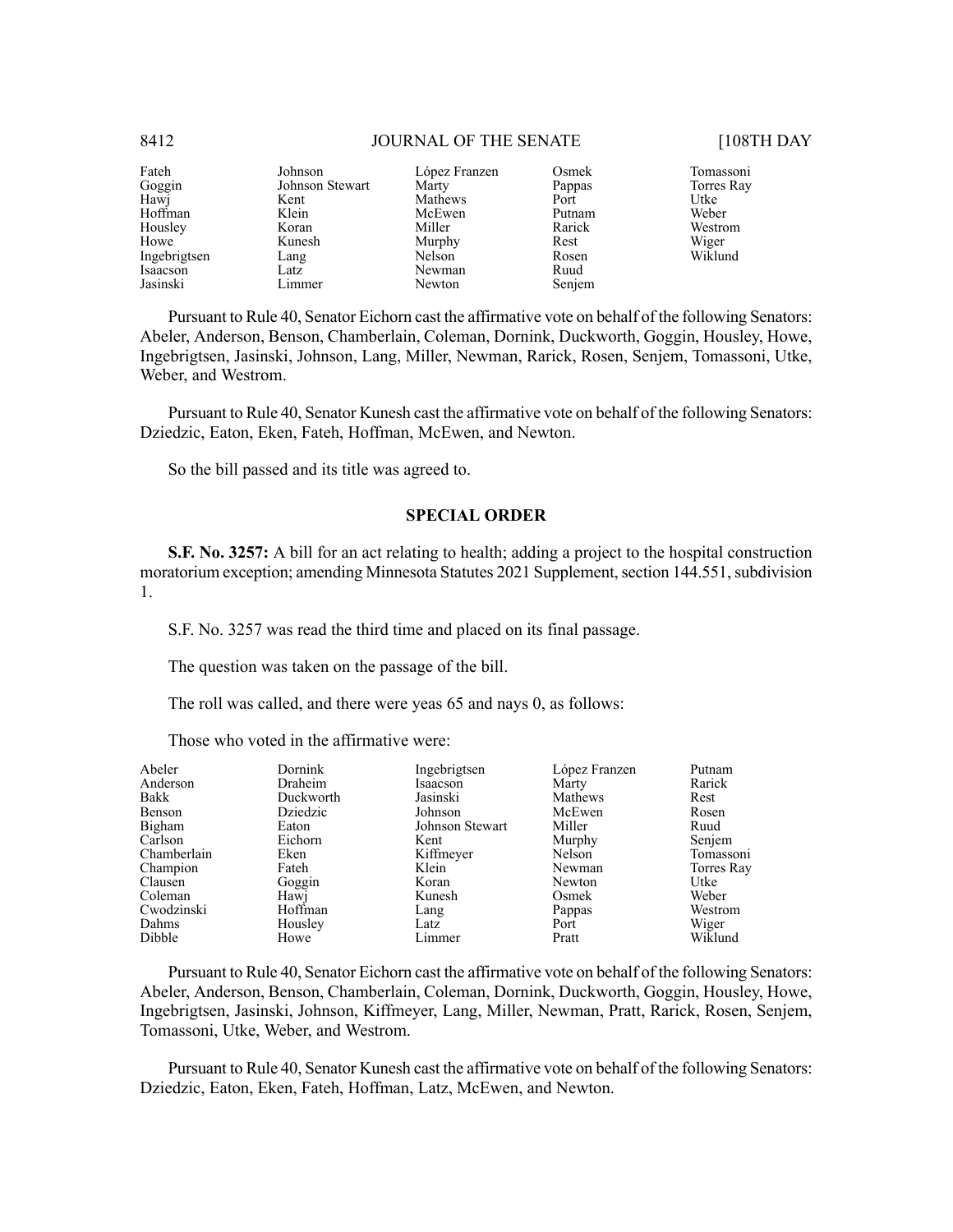So the bill passed and its title was agreed to.

#### **SPECIAL ORDER**

**S.F. No. 3288:** A bill for an act relating to commerce; modifying a definition applying to licensee education; amending Minnesota Statutes 2020, section 45.25, subdivision 12.

Senator Dahms moved to amend S.F. No. 3288 as follows:

Delete everything after the enacting clause and insert:

"Section 1. Minnesota Statutes 2020, section  $45.25$ , is amended by adding a subdivision to read:

Subd. 8a. **Live course.** "Live course" means any learning experience that is actively led by an instructor, either online or in a classroom setting, that offers person-to-person, real-time feedback. A live course offered online must:

(1) specify the minimum system requirements;

(2) provide encryption that ensures that all personal information, including the student's name, address, and credit card number, cannot be read as it passes across the Internet;

(3) include technology to guarantee seat time;

(4) include the ability for the student to get technical support within a reasonable amount of time;

(5) include a statement that the student's information will not be sold or distributed to any third party without the prior written consent of the student. Taking the course does not constitute consent; and

(6) include a process to authenticate the student's identity.

Sec. 2. Minnesota Statutes 2020, section 45.25, is amended by adding a subdivision to read:

Subd. 9a. **On-demand course.** "On-demand course" means a learning experience that enables a student to review learning material at a time and location that is convenient for the student. On-demand course includes, but is not limited to, asynchronous online courses, text-based courses, and other courses not offered live that include prerecorded videos, class recordings, documents, or other learning activities.

Sec. 3. Minnesota Statutes 2020, section 45.25, subdivision 12, is amended to read:

Subd. 12. **Proctor.** (a) "Proctor" means a disinterested third party with no conflict of interest person who (1) verifies a student's identity, and (2) processes an affidavit testifying that the student received no outside assistance with the course or examination.

(b) A proctor must be 18 years of age or older. A proctor must not have a financial or other conflict of interest with respect to a student's successful completion of the course or the examination. A proctor must not be: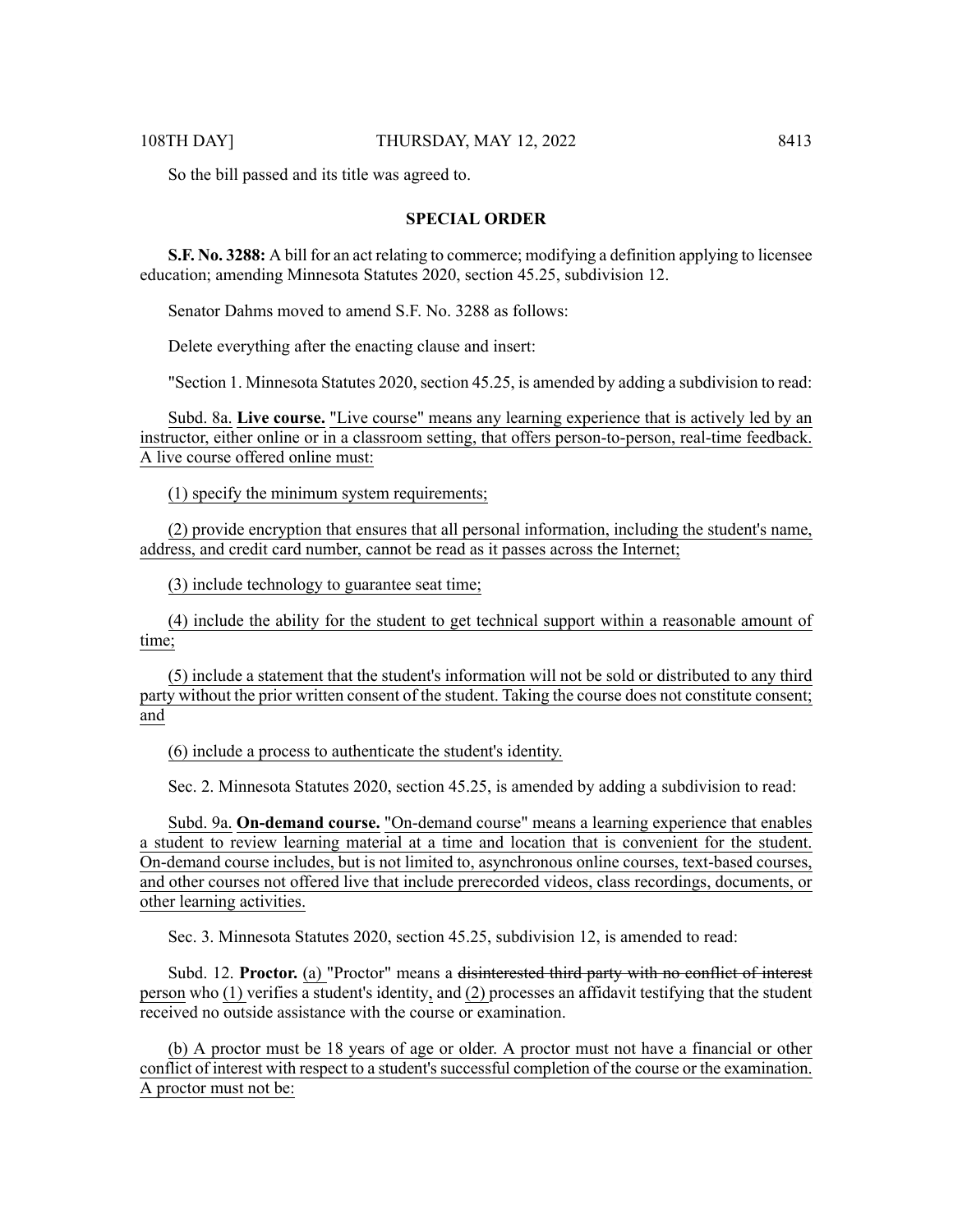(1) a relative of the student;

(2) the student's supervisor at work;

(3) a person the student supervises at work; or

(4) a student who is completing the same course.

Sec. 4. Minnesota Statutes 2020, section 45.25, subdivision 13, is amended to read:

Subd. 13. **Professional designation.** "Professional designation" means a written, proctored, and graded examination, the passage of which leads to a bona fide an industry-recognized professional designation used by licensees a licensee after completing a series of courses and passing a graded, proctored examination.

# Sec. 5. **[45.301] ON-DEMAND CONTINUING EDUCATION; REQUIREMENTS.**

Subdivision 1. **On-demand course requirements.** An on-demand continuing education course offered online must:

(1) specify the minimum system requirements;

(2) provide encryption that ensures that all personal information, including the student's name, address, and credit card number, cannot be read as it passes across the Internet;

(3) include technology to guarantee seat time;

(4) include a high level of interactivity;

(5) include graphics that reinforce the content;

(6) include the ability for the student to contact an instructor within a reasonable amount of time;

(7) include the ability for the student to get technical support within a reasonable amount of time;

(8) include a statement that the student's information will not be sold or distributed to any third party without prior written consent of the student. Taking the course does not constitute consent;

(9) be available 24 hours a day, seven days a week, excluding minimal down time for updating and administration;

(10) provide viewing access to the online course at all times to the commissioner, excluding minimal down time for updating and administration;

(11) include a process to authenticate the student's identity;

(12) inform the student and the commissioner how long after its purchase a course will be accessible;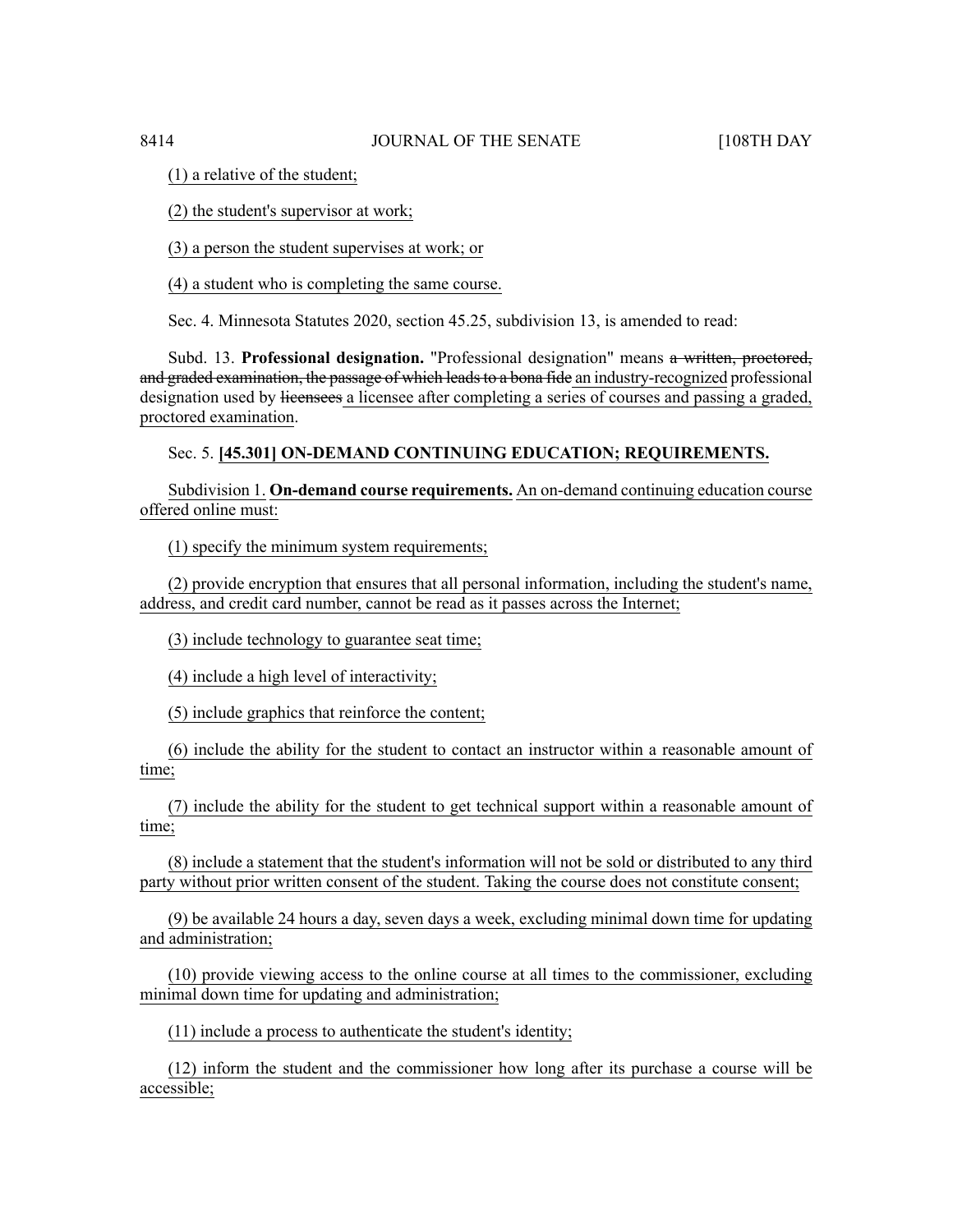(13) inform the student that license education credit will not be awarded for taking the course after it loses its status as an approved course;

(14) provide clear instructions on how to navigate through the course;

(15) provide automatic bookmarking at any point in the course;

(16) provide questions after each unit or chapter that must be answered before the student can proceed to the next unit or chapter;

(17) include a reinforcement response when a quiz question is answered correctly;

(18) include a response when a quiz question is answered incorrectly;

(19) include a final examination;

(20) allow the student to go back and review any unit at any time, except during the final examination;

(21) provide a course evaluation at the end of the course. At a minimum, the evaluation must ask the student to report any difficulties caused by the online education delivery method; and

(22) provide a completion certificate when the course and exam have been completed and the provider has verified the completion. Electronic certificates are sufficient.

Subd. 2. **Final examination.** The final examination must be either an encrypted online examination or a paper examination that is monitored by a proctor who certifies that the student took the examination. The student must not be allowed to review the course content once the examination has begun.

Sec. 6. Minnesota Statutes 2020, section 45.31, subdivision 2, is amended to read:

Subd. 2. **Approval.** (a) <del>The commissioner must approve as a coordinator a person meeting one</del> or more of the following criteria: at least three years of full-time experience in the administration of an education program during the five-year period immediately before the date of application, or a degree in education plus two years experience during the immediately preceding five-year period in one of the regulated industries for which courses are being approved, or a minimum of five years experience within the previous six years in the regulated industry for which courses are held. A person applying for approval as a course coordinator must:

(1) be qualified or have experience in the applicable subject matter of courses offered by the education provider or have experience in the administration of an education program; and

 $(2)$  make available upon request such records and data required by the commissioner to administer the provisions and further the purposes of this chapter.

(b) Coordinator approval may not be transferred to an individual who has not already been approved as an additional coordinator for the applicable license type for the providership in question. An individual must be approved as a coordinator by the commissioner before acting on behalf of an approved education provider.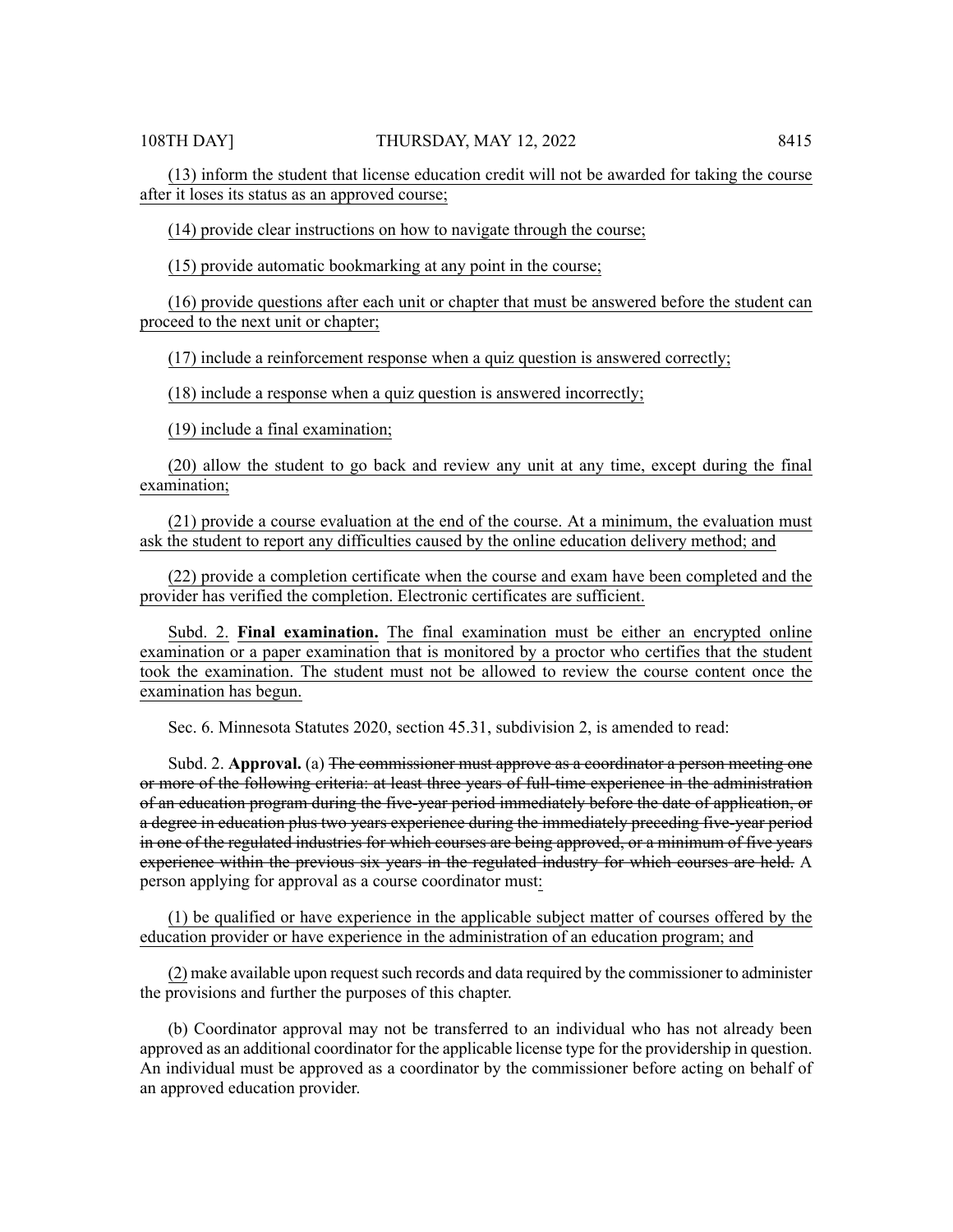Sec. 7. Minnesota Statutes 2020, section 45.31, subdivision 3, is amended to read:

#### Subd. 3. **Responsibilities.** A coordinator An education provider is responsible for:

(1) assuring compliance with all laws and rules relating to educational offerings governed by the commissioner;

 $(2)$  assuring that students are provided with current and accurate information relating to the laws and rules governing their licensed activity;

(3)supervising and evaluating courses and instructors. Supervision includes assuring, especially when a course will be taught by more than one instructor, that all areas of the curriculum are addressed without redundancy and that continuity is present throughout the entire course;

(4) ensuring that instructors are qualified to teach the course offering;

(5) furnishing the commissioner, upon request, with copies of course and instructor evaluations and qualifications of instructors. Evaluations must be completed by students and coordinators;

(6) investigating complaints related to course offerings and instructors and forwarding a copy of the written complaints to the Department of Commerce;

(7) maintaining accurate records relating to course offerings, instructors, tests taken by students, and student attendance for a period of three years from the date on which the course was completed. These records must be made available to the commissioner upon request. In the event that an education provider ceases operation for any reason, the coordinator is responsible for maintaining the records or providing a custodian for the records acceptable to the commissioner. The coordinator must notify the commissioner of the name and address of that person. In order to be acceptable to the commissioner, custodians must agree to make copies of acknowledgments available to students at a reasonable fee. Under no circumstances will the commissioner act as custodian of the records;

(8) ensuring that the coordinator is available to instructors and students throughout course offerings and providing to the students and instructor the name of the coordinator and a telephone number at which the coordinator can be reached;

(9) attending workshops or instructional programs as reasonably required by the commissioner;

(10) providing course completion certificates within ten days of, but not before, completion of the entire course. Course completion certificates must be completed in their entirety. It is not necessary to provide a written course completion certificate if the course completion certificate has been electronically delivered to the department or its designated licensing contractor. A coordinator may require payment of the course tuition as a condition for receiving the course completion certificate;

(11) notifying the commissioner immediately of any change in an application for the course, coordinator, or instructor approval application; and

(12) in conjunction with the instructor, assuring and certifying attendance of students enrolled in courses.

#### Sec. 8. **REVISOR INSTRUCTION.**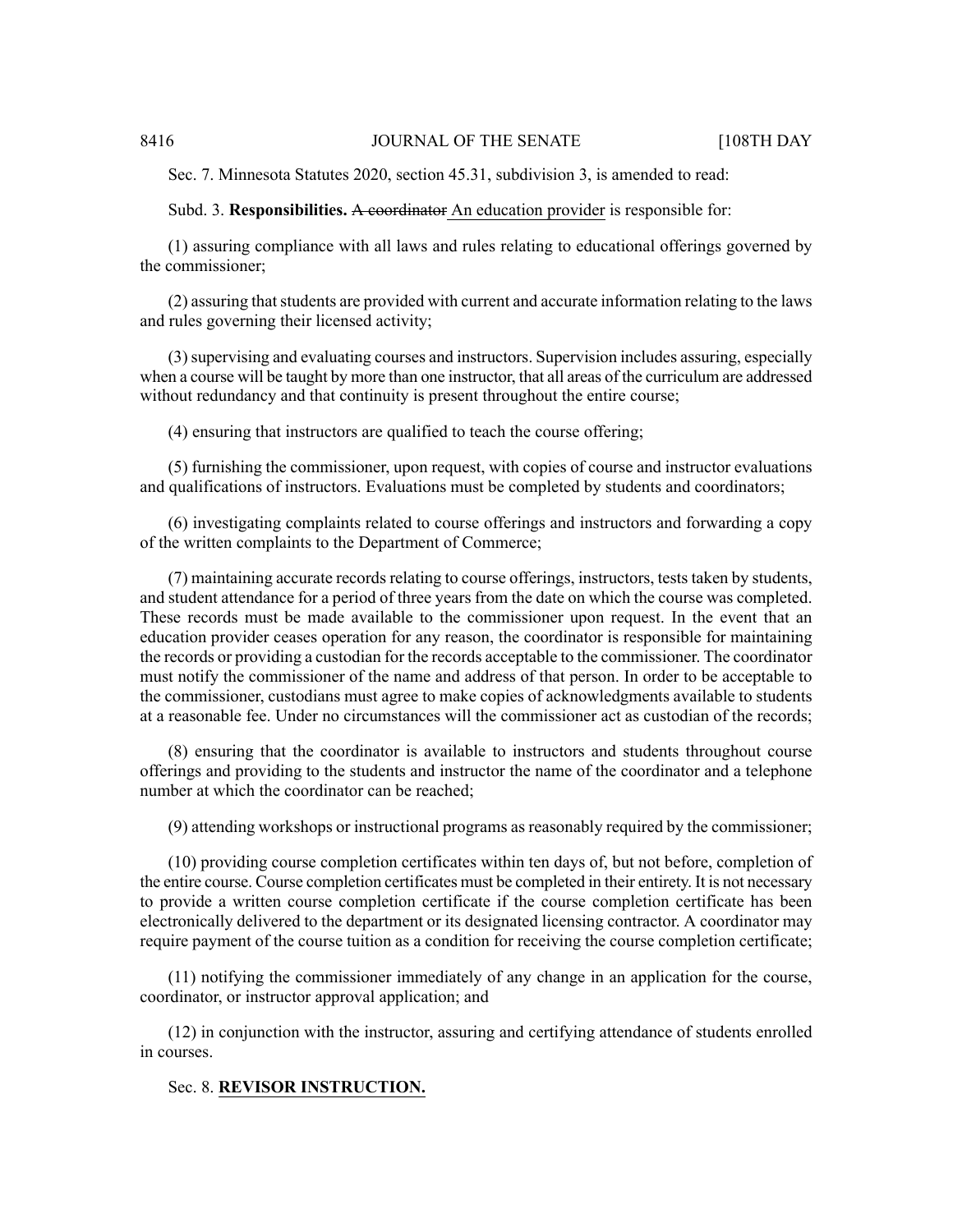(a) The revisor of statutes shall change the term "self-study course" with "on-demand course" wherever it appears in Minnesota Statutes, chapter 45. The revisor shall also make grammatical changes related to the change in term.

(a) The revisor of statutes shall change the term "classroom course" with "live course" wherever it appears in Minnesota Statutes, chapter 45. The revisor shall also make grammatical changes related to the change in term.

#### Sec. 9. **REPEALER.**

Minnesota Statutes 2020, section 45.25, subdivisions 2a and 14, are repealed."

Amend the title accordingly

The motion prevailed. So the amendment was adopted.

S.F. No. 3288 was read the third time, as amended, and placed on its final passage.

The question was taken on the passage of the bill, as amended.

The roll was called, and there were yeas 65 and nays 0, as follows:

Those who voted in the affirmative were:

| Abeler<br>Dornink<br>Ingebrigtsen<br>López Franzen | Putnam     |
|----------------------------------------------------|------------|
| Anderson<br>Draheim<br>Isaacson<br>Marty           | Rarick     |
| Bakk<br>Duckworth<br>Jasinski<br>Mathews           | Rest       |
| Benson<br>Dziedzic<br>Johnson<br>McEwen            | Rosen      |
| Bigham<br>Miller<br>Johnson Stewart<br>Eaton       | Ruud       |
| Carlson<br>Eichorn<br>Kent<br>Murphy               | Senjem     |
| Chamberlain<br>Kiffmeyer<br>Nelson<br>Eken         | Tomassoni  |
| Champion<br>Klein<br>Fateh<br>Newman               | Torres Ray |
| Clausen<br>Goggin<br>Koran<br>Newton               | Utke       |
| Coleman<br>Hawj<br>Kunesh<br>Osmek                 | Weber      |
| Hoffman<br>Cwodzinski<br>Pappas<br>Lang            | Westrom    |
| Dahms<br>Housley<br>Latz<br>Port                   | Wiger      |
| Dibble<br>Pratt<br>Howe<br>Limmer                  | Wiklund    |

Pursuant to Rule 40, Senator Eichorn cast the affirmative vote on behalf of the following Senators: Abeler, Anderson, Benson, Coleman, Dornink, Duckworth, Goggin, Howe, Ingebrigtsen, Jasinski, Johnson, Kiffmeyer, Lang, Newman, Pratt, Rarick, Senjem, Tomassoni, Utke, Weber, and Westrom.

Pursuant to Rule 40, Senator Kunesh cast the affirmative vote on behalf of the following Senators: Dziedzic, Eaton, Eken, Fateh, Hoffman, Latz, McEwen, and Newton.

So the bill, as amended, was passed and its title was agreed to.

#### **SPECIAL ORDER**

**H.F. No. 2353:** A bill for an act relating to data practices; classifying education support service data; proposing coding for new law in Minnesota Statutes, chapter 13.

Senator Mathews moved to amend H.F. No. 2353 as follows: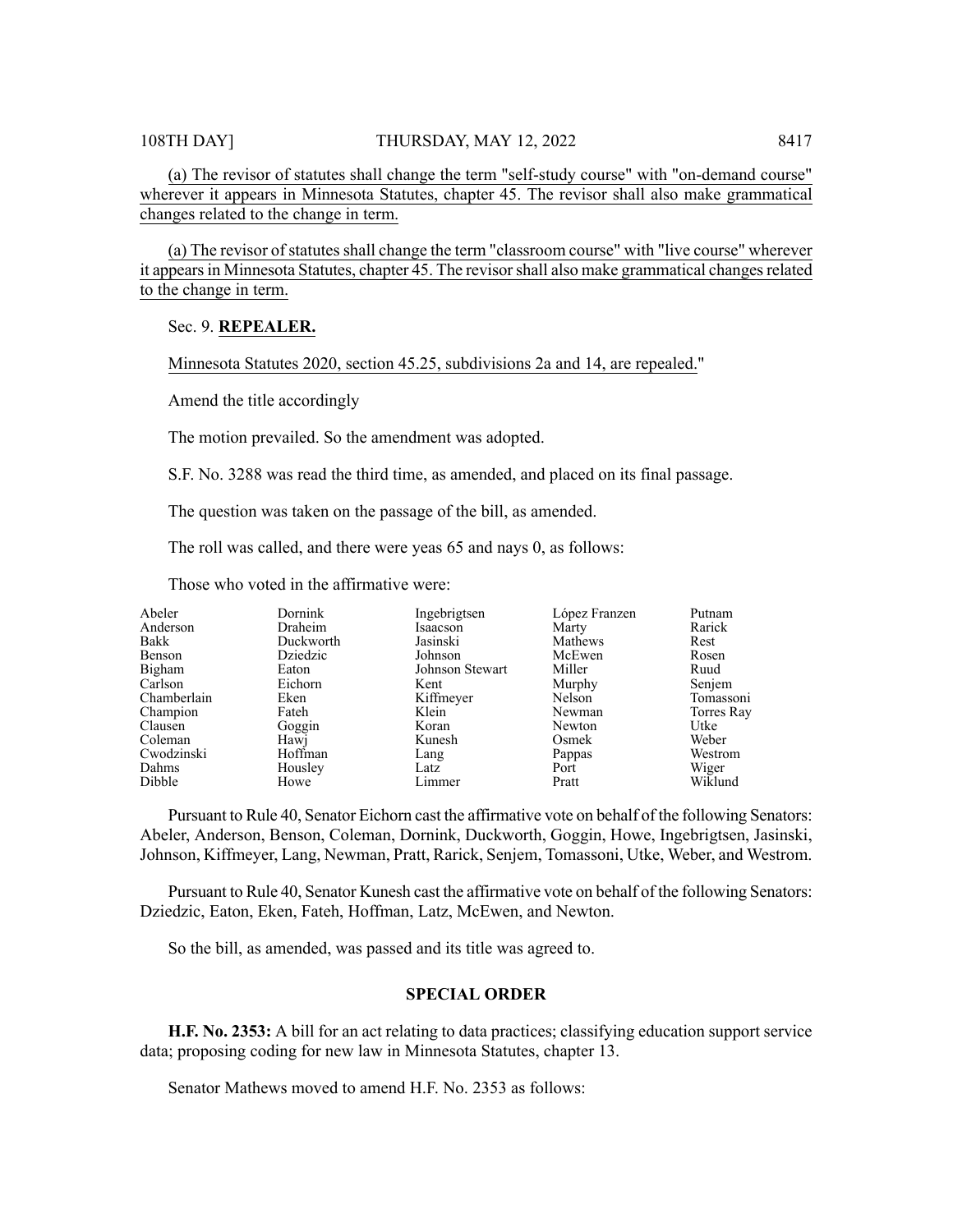Page 1, after line 4, insert:

"Section 1. Minnesota Statutes 2020, section 13.32, subdivision 1, is amended to read:

Subdivision 1. **Definitions.** As used in this section:

(a) "Educational data" means data on individuals maintained by a public educational agency or institution or by a person acting for the agency or institution which relates to a student.

Records of instructional personnel which are in the sole possession of the maker thereof and are not accessible or revealed to any other individual except a substitute teacher, and are destroyed at the end of the school year, shall not be deemed to be government data.

Records of a law enforcement unit of a public educational agency or institution which are maintained apart from education data and are maintained solely for law enforcement purposes, and are not disclosed to individuals other than law enforcement officials of the jurisdiction are not educational data; provided, that education records maintained by the educational agency or institution are not disclosed to the personnel of the law enforcement unit. The University of Minnesota police department is a law enforcement agency for purposes of section 13.82 and other sections of Minnesota Statutes dealing with law enforcement records. Records of organizations providing security services to a public educational agency or institution must be administered consistent with section 13.861.

Records relating to a student who is employed by a public educational agency or institution which are made and maintained in the normal course of business, relate exclusively to the individual in that individual's capacity as an employee, and are not available for use for any other purpose are classified pursuant to section 13.43.

(b) "Juvenile justice system" includes criminal justice agencies and the judiciary when involved in juvenile justice activities.

(c) "Parent" means a parent of a student and includes a natural parent, a guardian, or an individual acting as a parent in the absence of a parent or a guardian.

(d) "School-issued device" means hardware or software that a public educational agency or institution, acting independently or with a technology provider, provides to an individual student for that student's dedicated personal use. A school-issued device includes a device issued through a one-to-one program.

 $(e)$  (e) "Student" means an individual currently or formerly enrolled or registered, applicants for enrollment or registration at a public educational agency or institution, or individuals who receive shared time educational services from a public agency or institution.

(d) (f) "Substitute teacher" means an individual who performs on a temporary basis the duties of the individual who made the record, but does not include an individual who permanently succeeds to the position of the maker of the record.

(g) "Technology provider" means a person who:

(1) contracts with a public educational agency or institution, as part of a one-to-one program or otherwise, to provide a school-issued device for student use; and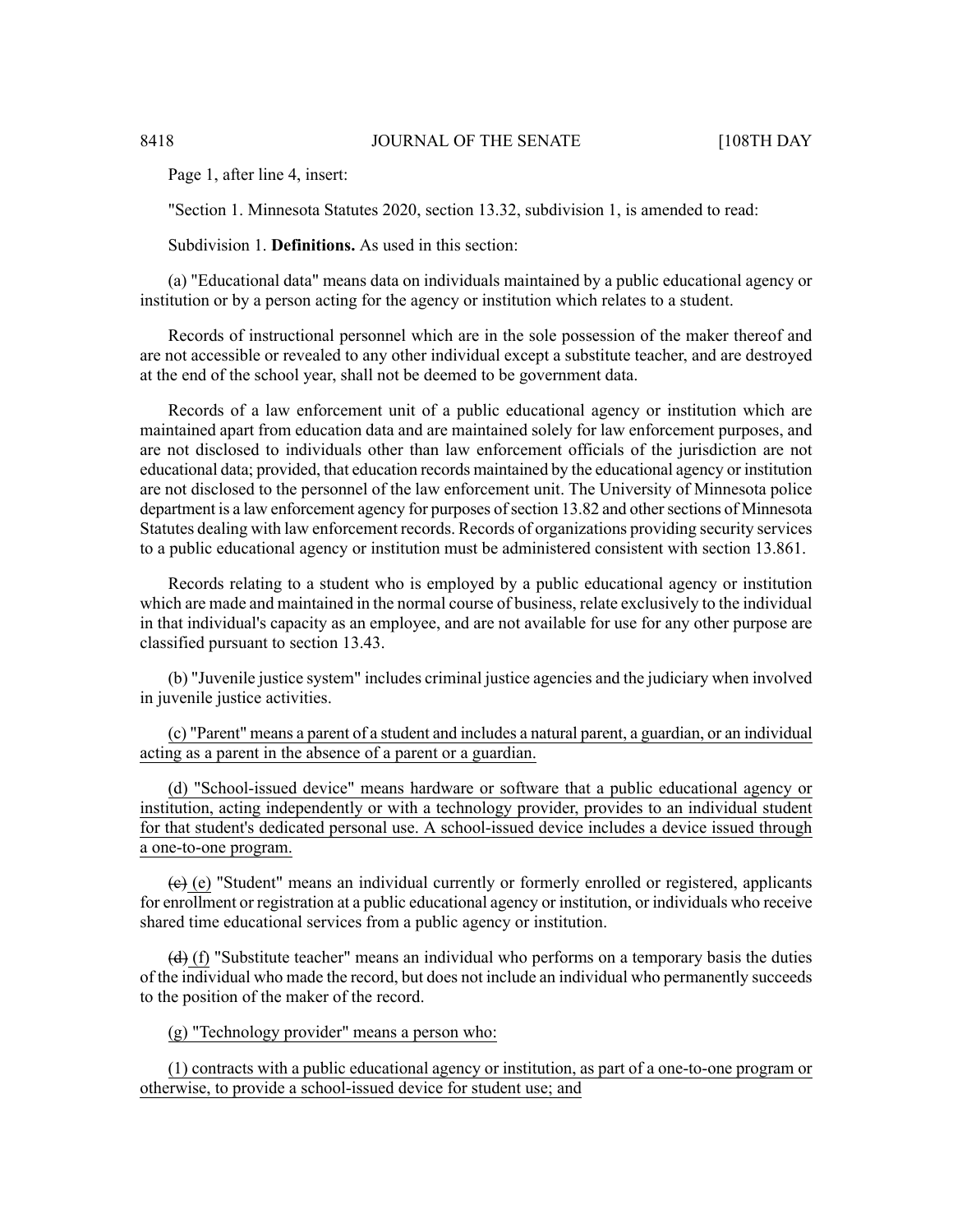**EFFECTIVE DATE.** This section is effective for the 2022-2023 school year and later.

Sec. 2. Minnesota Statutes 2020, section 13.32, is amended by adding a subdivision to read:

Subd. 13. **Technology providers.** (a) A technology provider is subject to the provisions of section 13.05, subdivision 11.

(b) All educational data created, received, maintained, or disseminated by a technology provider pursuant or incidental to a contract with a public educational agency or institution are not the technology provider's property.

(c) If educational data maintained by the technology provider are subject to a breach of the security of the data, as defined in section 13.055, the technology provider must, following discovery of the breach, disclose to the public educational agency or institution all information necessary to fulfill the requirements of section 13.055.

(d) Unless renewal of the contract is reasonably anticipated, within 90 days of the expiration of the contract, a technology provider must destroy or return to the appropriate public educational agency or institution all educational data created, received, or maintained pursuant or incidental to the contract.

(e) A technology provider must not sell, share, or disseminate educational data, except as provided by this section or as part of a valid delegation or assignment of its contract with a public educational agency or institution. An assignee or delegee that creates, receives, or maintains educational data issubject to the same restrictions and obligations under thissection asthe technology provider.

(f) A technology provider must not use educational data for any commercial purpose, including but not limited to marketing or advertising to a student or parent. For purposes of this paragraph, a commercial purpose does not include providing the specific services contracted for by a public educational agency or institution. Nothing in this subdivision prohibits the operator's use of deidentified, aggregate information for improving, maintaining, developing, supporting, or diagnosing the operator's site, service, or operation.

(g) A contract between a technology provider and a public educational agency or institution must include requirements to ensure appropriate security safeguards for educational data. The contract must require that:

(1) the technology provider's employees or contractors have access to educational data only if authorized; and

(2) the technology provider's employees or contractors may be authorized to access educational data only if access is necessary to fulfill the official duties of the employee or contractor.

(h) Within 30 days of the start of each school year, a public educational agency or institution must give parents and students direct, timely notice, by United States mail, e-mail, or other direct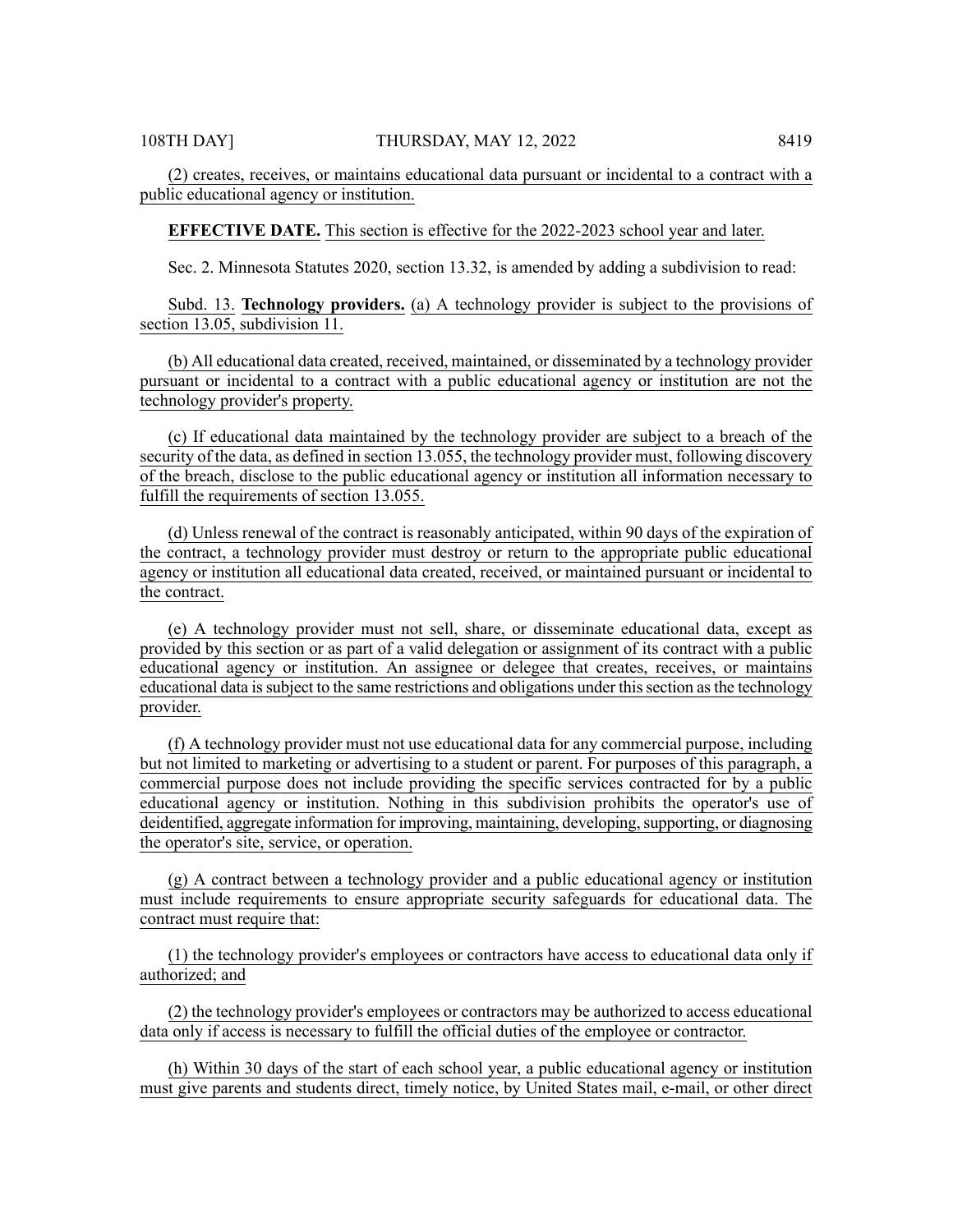form of communication, of any curriculum, testing, or assessment technology provider contract affecting a student's educational data. The notice must:

(1) identify each curriculum, testing, or assessment technology provider with accessto educational data;

(2) identify the educational data affected by the curriculum, testing, or assessment technology provider contract; and

(3) include information about the contract inspection and provide contact information for a school department to which a parent or student may direct questions or concerns regarding any program or activity that allows a curriculum, testing, or assessment technology provider to access a student's educational data.

(i) A public educational agency or institution must provide parents and students an opportunity to inspect a complete copy of any contract with a technology provider.

**EFFECTIVE DATE.** This section is effective for the 2022-2023 school year and later.

Sec. 3. Minnesota Statutes 2020, section 13.32, is amended by adding a subdivision to read:

Subd. 14. **School-issued devices.** (a) Except as provided in paragraph (b), a government entity or technology provider must not electronically access or monitor:

(1) any location-tracking feature of a school-issued device;

(2) any audio or visual receiving, transmitting, or recording feature of a school-issued device; or

(3) student interactions with a school-issued device, including but not limited to keystrokes and web-browsing activity.

(b) A government entity or technology provider may only engage in activities prohibited by paragraph (a) if:

(1) the activity is limited to a noncommercial educational purpose for instruction, technical support, or exam-proctoring by district employees, student teachers, staff contracted by a district, a vendor, or the Department of Education, and notice is provided in advance;

(2) the activity is permitted under a judicial warrant;

(3) the public educational agency or institution is notified or becomes aware that the device is missing or stolen;

(4) the activity is necessary to respond to an imminent threat to life or safety and the access is limited to that purpose;

(5) the activity is necessary to comply with federal or state law, including but not limited to section 121A.031; or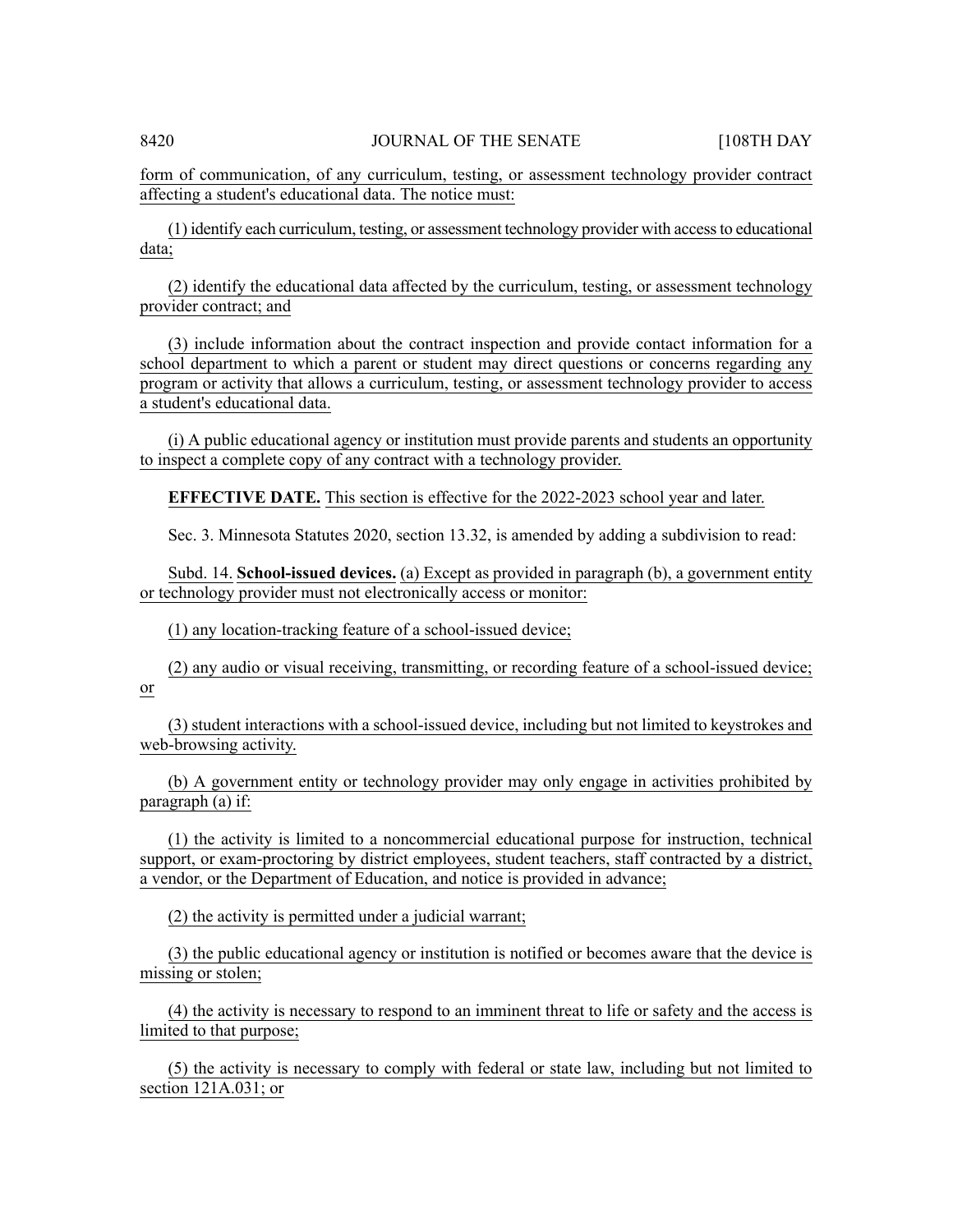(6) the activity is necessary to participate in federal or state funding programs, including but not limited to the E-Rate program.

(c) If a government entity or technology provider interacts with a school-issued device as provided in paragraph (b), clause (4), it must, within 72 hours of the access, notify the student to whom the school-issued device was issued or that student's parent and provide a written description of the interaction, including which features of the device were accessed and a description of the threat. This notice is not required at any time when the notice itself would pose an imminent threat to life or safety, but must instead be given within 72 hours after that imminent threat has ceased.

**EFFECTIVE DATE.** This section is effective for the 2022-2023 school year and later.

Sec. 4. Minnesota Statutes 2020, section 13.32, is amended by adding a subdivision to read:

Subd. 15. **Application to postsecondary institutions; exemption.** (a) A postsecondary institution is exempt from subdivisions 13 and 14. This exemption extends to a technology provider for purposes of a contract with a postsecondary institution.

(b) Subdivisions 13 and 14 shall not apply to a nonprofit national assessment provider solely for purposes of providing access to employment, educational scholarships and programs, financial aid, or postsecondary educational opportunities, if the provider secures express digital or written consent of the student or the student's parent or guardian, in response to clear and conspicuous notice.

**EFFECTIVE DATE.** This section is effective for the 2022-2023 school year and later."

Renumber the sections in sequence and correct the internal references

Amend the title accordingly

The motion prevailed. So the amendment was adopted.

H.F. No. 2353 was read the third time, as amended, and placed on its final passage.

The question was taken on the passage of the bill, as amended.

The roll was called, and there were yeas 64 and nays 0, as follows:

Those who voted in the affirmative were:

| Abeler      | Dornink   | Ingebrigtsen    | López Franzen | Rarick     |
|-------------|-----------|-----------------|---------------|------------|
| Anderson    | Draheim   | Isaacson        | Marty         | Rest       |
| Bakk        | Duckworth | Jasinski        | Mathews       | Rosen      |
| Benson      | Dziedzic  | Johnson         | Miller        | Ruud       |
| Bigham      | Eaton     | Johnson Stewart | Murphy        | Senjem     |
| Carlson     | Eichorn   | Kent            | Nelson        | Tomassoni  |
| Chamberlain | Eken      | Kiffmeyer       | Newman        | Torres Ray |
| Champion    | Fateh     | Klein           | Newton        | Utke       |
| Clausen     | Goggin    | Koran           | Osmek         | Weber      |
| Coleman     | Hawi      | Kunesh          | Pappas        | Westrom    |
| Cwodzinski  | Hoffman   | Lang            | Port          | Wiger      |
| Dahms       | Housley   | Latz            | Pratt         | Wiklund    |
| Dibble      | Howe      | Limmer          | Putnam        |            |
|             |           |                 |               |            |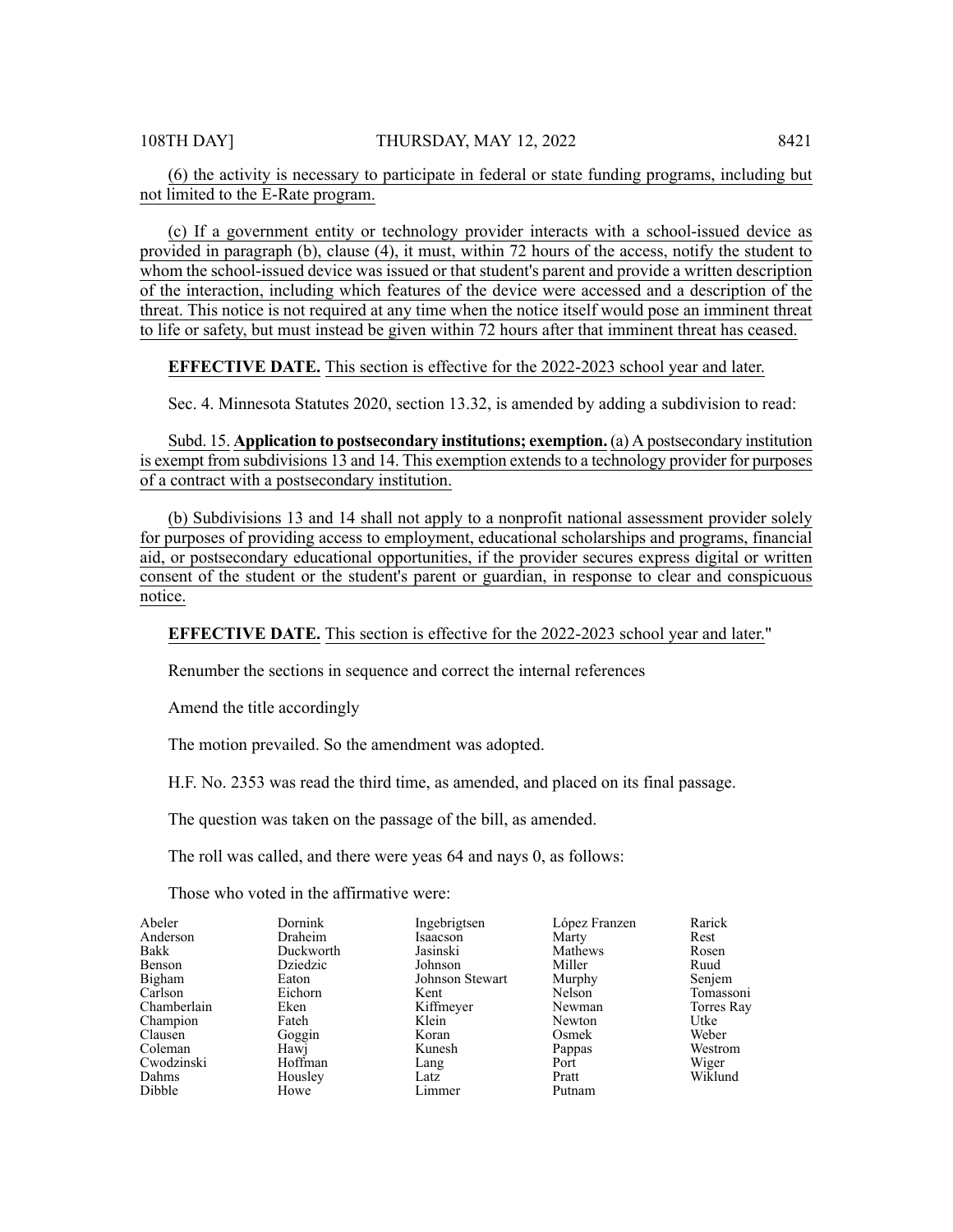Pursuant to Rule 40, Senator Eichorn cast the affirmative vote on behalf of the following Senators: Abeler, Anderson, Benson, Coleman, Dahms, Goggin, Howe, Ingebrigtsen, Kiffmeyer, Lang, Newman, Pratt, Rarick, Senjem, Tomassoni, Utke, and Westrom.

Pursuant to Rule 40, Senator Kunesh cast the affirmative vote on behalf of the following Senators: Eaton, Eken, Fateh, Hoffman, Latz, and Newton.

So the bill, as amended, was passed and its title was agreed to.

## **SPECIAL ORDER**

**H.F. No. 2945:** A bill for an act relating to data practices; modifying criminal history checks done by cities and counties; amending Minnesota Statutes 2021 Supplement, section 299C.72, subdivision 2.

H.F. No. 2945 was read the third time and placed on its final passage.

The question was taken on the passage of the bill.

The roll was called, and there were yeas 64 and nays 0, as follows:

Those who voted in the affirmative were:

| Abeler      | Dornink   | Ingebrigtsen    | López Franzen | Putnam     |
|-------------|-----------|-----------------|---------------|------------|
| Anderson    | Draheim   | Isaacson        | Marty         | Rest       |
| Bakk        | Duckworth | Jasinski        | Mathews       | Rosen      |
| Benson      | Dziedzic  | Johnson         | McEwen        | Ruud       |
| Bigham      | Eaton     | Johnson Stewart | Miller        | Senjem     |
| Carlson     | Eichorn   | Kent            | Murphy        | Tomassoni  |
| Chamberlain | Eken      | Kiffmeyer       | Nelson        | Torres Ray |
| Champion    | Fateh     | Klein           | Newman        | Utke       |
| Clausen     | Goggin    | Koran           | Newton        | Weber      |
| Coleman     | Hawj      | Kunesh          | Osmek         | Westrom    |
| Cwodzinski  | Hoffman   | Lang            | Pappas        | Wiger      |
| Dahms       | Housley   | Latz            | Port          | Wiklund    |
| Dibble      | Howe      | Limmer          | Pratt         |            |

Pursuant to Rule 40, Senator Jasinski cast the affirmative vote on behalf of the following Senators: Abeler, Anderson, Benson, Coleman, Dahms, Goggin, Howe, Ingebrigtsen, Johnson, Kiffmeyer, Lang, Newman, Pratt, Senjem, Tomassoni, Utke, and Westrom.

Pursuant to Rule 40, Senator Kunesh cast the affirmative vote on behalf of the following Senators: Eaton, Eken, Fateh, Hoffman, Latz, McEwen, and Newton.

So the bill passed and its title was agreed to.

#### **SPECIAL ORDER**

**H.F. No. 3834:** A bill for an act relating to local government; clarifying the statutory authority that applies to the Bloomington Housing and Redevelopment Authority; amending Laws 1971, chapter 616, sections 1, as amended; 2, as amended.

H.F. No. 3834 was read the third time and placed on its final passage.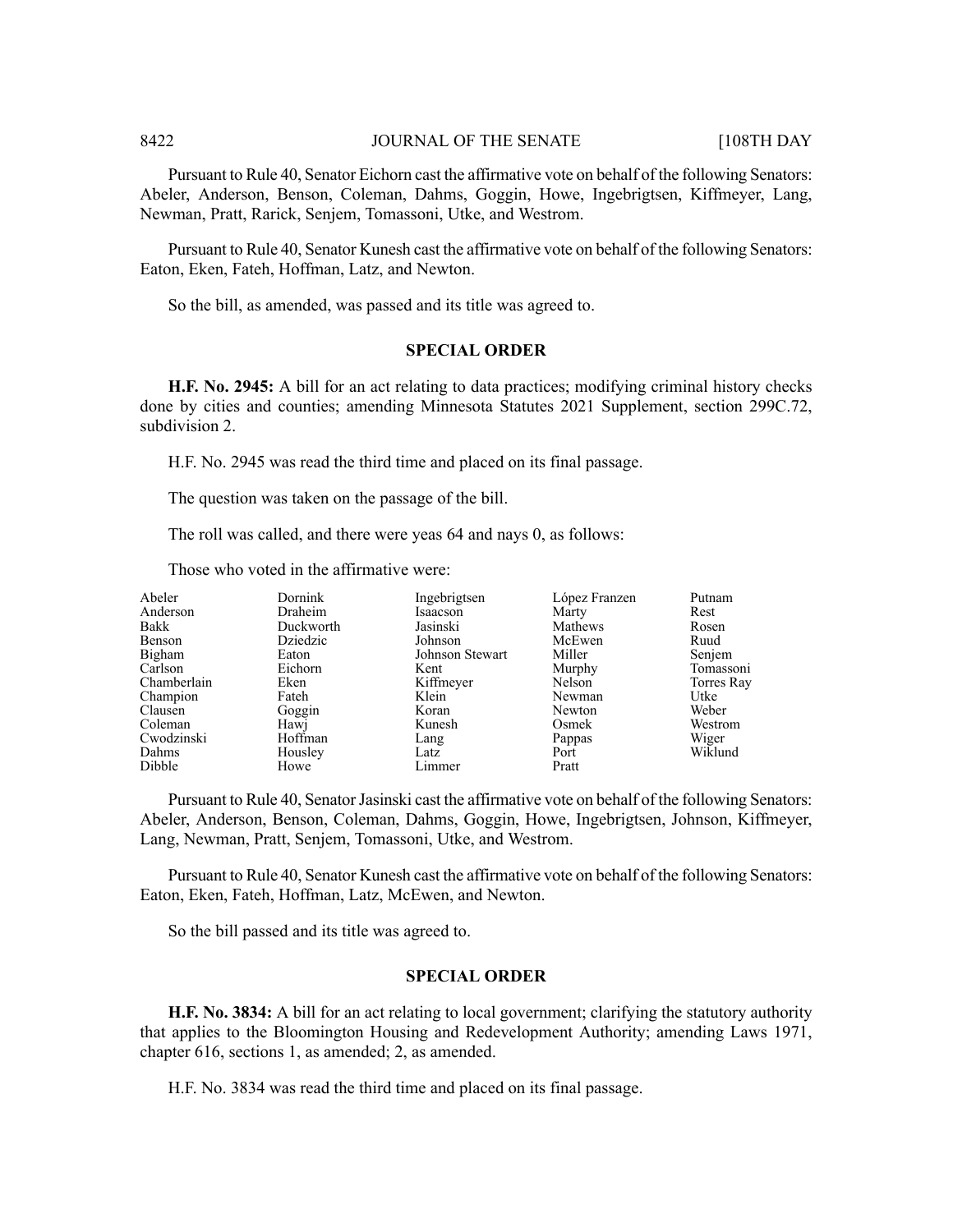The question was taken on the passage of the bill.

The roll was called, and there were yeas 65 and nays 0, as follows:

Those who voted in the affirmative were:

| Abeler      | <b>Dornink</b> | Ingebrigtsen    | López Franzen | Putnam     |
|-------------|----------------|-----------------|---------------|------------|
| Anderson    | Draheim        | Isaacson        | Marty         | Rarick     |
| Bakk        | Duckworth      | Jasinski        | Mathews       | Rest       |
| Benson      | Dziedzic       | Johnson         | McEwen        | Rosen      |
| Bigham      | Eaton          | Johnson Stewart | Miller        | Ruud       |
| Carlson     | Eichorn        | Kent            | Murphy        | Senjem     |
| Chamberlain | Eken           | Kiffmeyer       | Nelson        | Tomassoni  |
| Champion    | Fateh          | Klein           | Newman        | Torres Ray |
| Clausen     | Goggin         | Koran           | Newton        | Utke       |
| Coleman     | Hawj           | Kunesh          | Osmek         | Weber      |
| Cwodzinski  | Hoffman        | Lang            | Pappas        | Westrom    |
| Dahms       | Housley        | Latz            | Port          | Wiger      |
| Dibble      | Howe           | Limmer          | Pratt         | Wiklund    |

Pursuant to Rule 40, Senator Jasinski cast the affirmative vote on behalf of the following Senators: Abeler, Anderson, Benson, Coleman, Dahms, Duckworth, Goggin, Howe, Ingebrigtsen, Kiffmeyer, Lang, Newman, Pratt, Rarick, Senjem, Tomassoni, Utke, and Weber.

Pursuant to Rule 40, Senator Kunesh cast the affirmative vote on behalf of the following Senators: Eaton, Eken, Fateh, Hoffman, Latz, López Franzen, McEwen, Newton, and Pappas.

So the bill passed and its title was agreed to.

## **MEMBERS EXCUSED**

Senator Gazelka was excused from the Session of today. Senator Tomassoni was excused from the Session of today from 12:00 noon to 12:50 p.m.

# **ADJOURNMENT**

Senator Miller moved that the Senate do now adjourn until 11:00 a.m., Monday, May 16, 2022. The motion prevailed.

Cal R. Ludeman, Secretary of the Senate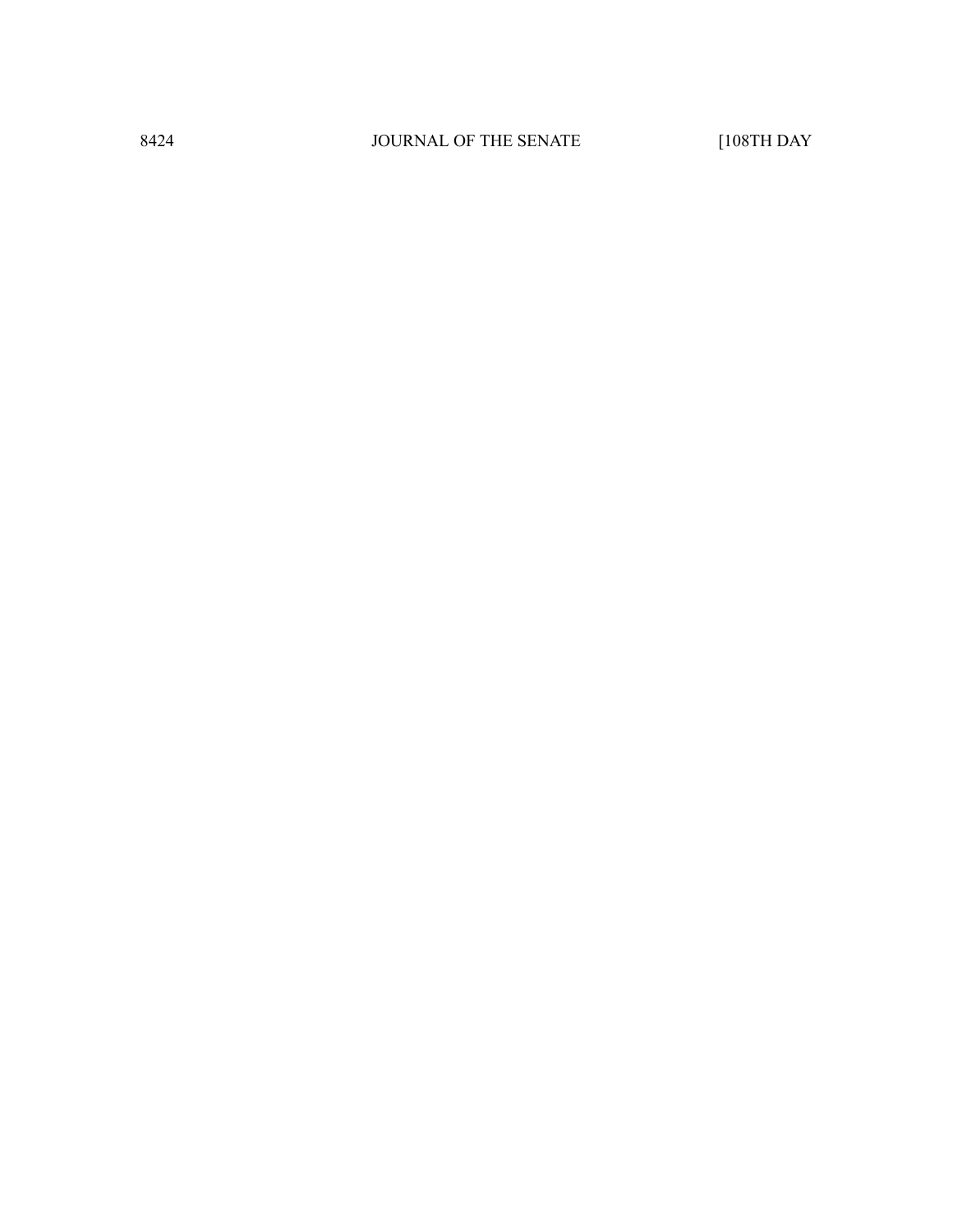# **INDEX TO DAILY JOURNAL**

# **Thursday, May 12, 2022**

# **EXECUTIVE AND OFFICIAL COMMUNICATIONS**

Page 8402

## **CHAPTER LAWS**

|           |           | <b>Session Laws</b> |      |
|-----------|-----------|---------------------|------|
| S.F. Nos. | H.F. Nos. | Chapter No.         | Page |
|           |           |                     |      |

# **MESSAGES FROM THE HOUSE AND FIRST READING OF HOUSE FILES**

| S.F. | Message     | H.F. | Message     | l st<br>Reading |
|------|-------------|------|-------------|-----------------|
| Nos. | Page        | Nos. | Page        | Page            |
|      | $3008$ 8403 |      | $2725$ 8403 | 8403            |

# **INTRODUCTION AND FIRST READING OF SENATE BILLS**

S.F Nos. 4592 to 4593 . . . . . . . . . . . . . . . . . Page 8404

#### **MOTIONS AND RESOLUTIONS**

| S.F. Nos. | Page         | H.F. Nos. | Page |
|-----------|--------------|-----------|------|
|           | 644. 8409    |           |      |
|           | 7318404      |           |      |
|           | $963$ 8405   |           |      |
|           | $1205$ 8406  |           |      |
|           | $1884$ 8407  |           |      |
|           | $3026$ 8407  |           |      |
|           | $3766$ 8409  |           |      |
|           | $3780$ 8408  |           |      |
|           | $3959$ 8406  |           |      |
| Sen. Res. |              |           |      |
|           | No. 139 8404 |           |      |
| Sen. Res. |              |           |      |

. . . . . . . . . . . . 8404 No. 140